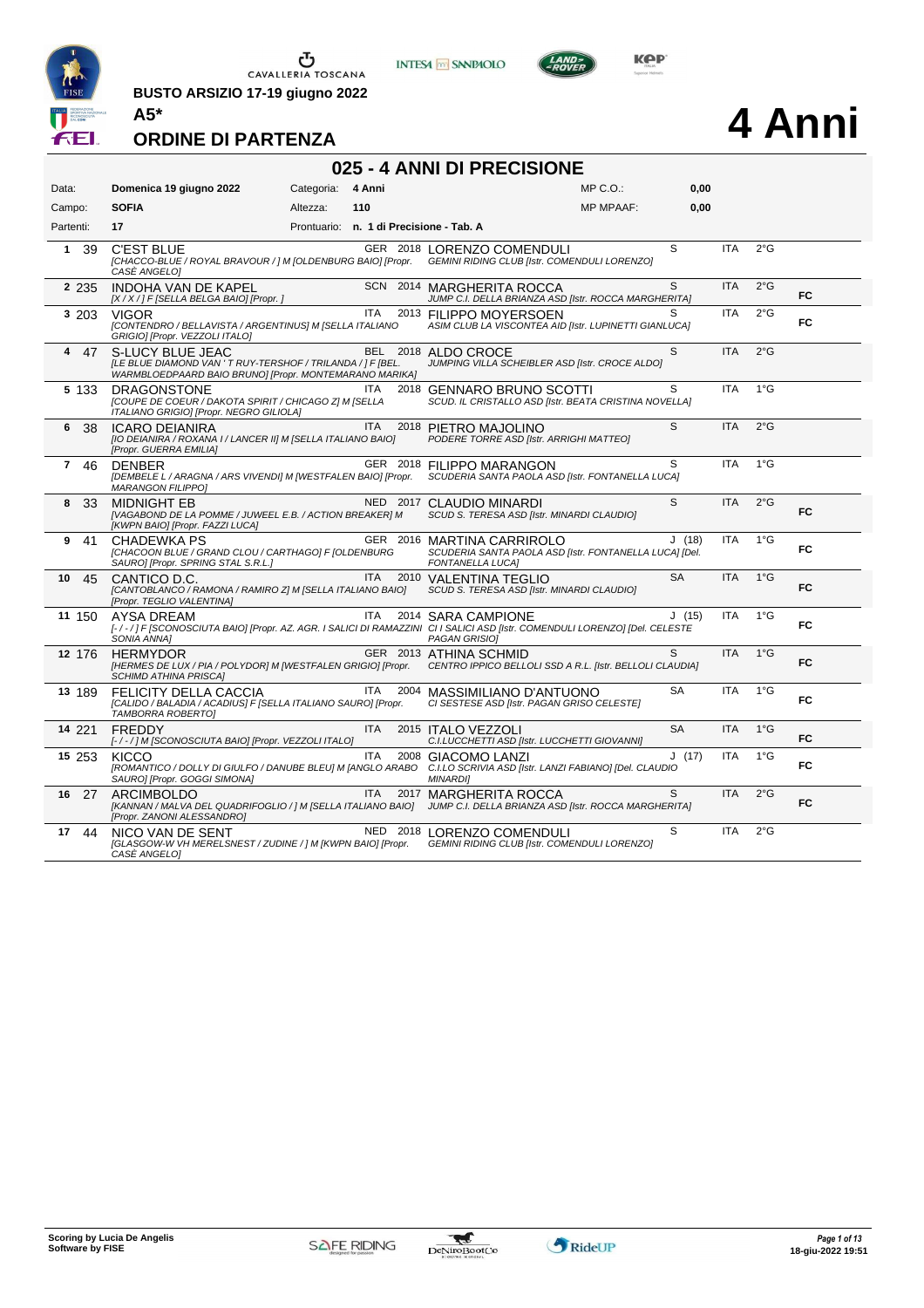

**BUSTO ARSIZIO 17-19 giugno 2022 A5\***





# **5 Anni**

|                | 026 - 5 ANNI PRECISIONE |                                                                                                                                                                                                    |            |            |      |                                                                                              |                  |       |            |               |           |  |  |
|----------------|-------------------------|----------------------------------------------------------------------------------------------------------------------------------------------------------------------------------------------------|------------|------------|------|----------------------------------------------------------------------------------------------|------------------|-------|------------|---------------|-----------|--|--|
| Data:          |                         | Domenica 19 giugno 2022                                                                                                                                                                            | Categoria: | 5 Anni     |      |                                                                                              | $MP C. O.$ :     | 0.00  |            |               |           |  |  |
| Campo:         |                         | <b>CLARISSA</b>                                                                                                                                                                                    | Altezza:   | 120        |      |                                                                                              | <b>MP MPAAF:</b> | 0,00  |            |               |           |  |  |
| Partenti:      |                         | 16                                                                                                                                                                                                 |            |            |      | Prontuario: n. 1 di Precisione - Tab. A                                                      |                  |       |            |               |           |  |  |
|                | $1\quad 23$             | <b>HELENA DU PRATEL</b><br>[LAUTERBACH / QUINA DE COQUERIE / FEOFAR DE RHODES] F<br>[SELLA FRANCESE BAIO] [Propr. ULTRAMAR HORSES SRL]                                                             |            |            |      | FRA 2017 MATTEO SOLERI<br>ASD [Istr. LINFOZZI FILIPPO MARIA]                                 |                  | S     | <b>ITA</b> | $2^{\circ}$ G |           |  |  |
| $\mathbf{2}$   | -36                     | MADE OF GOLD<br>[HEART TOUCH / DIE DA / DROSSELKLANG II] F [KWPN BAIO] [Propr.<br>AZ. AGR. ZANETTI FRANCAI                                                                                         |            | NED 2017   |      | PIERPAOLO ADDIS<br>CENTRO IPPICO BELLOLI SSD A R.L. [Istr. BELLOLI CLAUDIA]                  |                  | S     | <b>ITA</b> | $2^{\circ}$ G |           |  |  |
| 3              | 18                      | DIVA Z<br>[X / X / ] F [ZANGERSHEIDE BAIO] [Propr. ]                                                                                                                                               |            | BEL        |      | 2017 CARLO SPAGGIARI<br>C.I.LE GINESTRE SSD A RL [Istr. TARANTINI GUIDO]                     |                  | Y(21) | <b>ITA</b> | $2^{\circ}$ G |           |  |  |
| 4              | 20                      | <b>HURDY GURDY MAN</b><br>[X / X / ] M [SCONOSCIUTA GRIGIO] [Propr. ]                                                                                                                              |            | FRA        |      | 2017 MOHAMED ISLAM KHEDDACHE<br>FISE [Istr.]                                                 |                  | S     | SUI        | $2^{\circ}$ G |           |  |  |
| 5              | -26                     | <b>VIGOROSE</b><br>[VIGO D'ARSOUILLES / DUKA'S VESTA / ] M [SELLA ITALIANO GRIGIO] GEMINI RIDING CLUB [Istr. COMENDULI LORENZO]<br>[Propr. RAIMONDI CAMILLA]                                       |            | <b>ITA</b> |      | 2017 LORENZO COMENDULI                                                                       |                  | S     | <b>ITA</b> | $2^{\circ}$ G |           |  |  |
| 6.             | 30                      | GRACE O' MALLEY<br>[VERDI / RIMORA / CORLAND] F [SELLA ITALIANO GRIGIO] [Propr.<br>SOC. AGR. S.ANNA SAS DI PALEARI]                                                                                |            | <b>ITA</b> |      | 2017 LUDOVICA PALEARI HENSSLER<br>CI SANT'ANNA ASD [Istr. PALEARI HENSSLER LUDOVICA]         |                  | S     | <b>ITA</b> | $2^{\circ}$ G |           |  |  |
| $\overline{7}$ | 32                      | <b>BIG BALL BABOL</b><br>[BLUE BALL DI SANTA PAOLA / IALINDA / AVENIR] M [SELLA ITALIANO SCUD. IL CRISTALLO ASD [Istr. BEATA CRISTINA NOVELLA]<br>GRIGIO] [Propr. AZ. AGR. BEATA CRISTINA NOVELLA] |            | <b>ITA</b> |      | 2017 CRISTINA NOVELLA BEATA                                                                  |                  | S     | <b>ITA</b> | $1^{\circ}$ G |           |  |  |
| 8              | 34                      | <b>MYFAIRI ADYM</b><br><b>IMY LORD CARTHENDER DEI FOLLETTI / LADY GREENFIELD /</b><br>TRIOMPHE DE MUZE] F [SELLA ITALIANO BAIO SCURO] [Propr.<br><b>IUVARA MARCELLOI</b>                           |            | ITA.       |      | 2017 MARCELLO IUVARA<br>C.I.LE GINESTRE SSD A RL [Istr. BUSSU ELEONORA]                      |                  | S     | <b>ITA</b> | 1°G           |           |  |  |
|                | 9 243                   | <b>CALOUBET</b><br>[CORNET OBOLENSKY / BALISSIMA / ] M [OLDENBURG BAIO] [Propr.<br>GAUDIANO SPORT HORSES SRL]                                                                                      |            |            |      | GER 2017 GIULIA GANDOLFI<br>CI LA MORGANA ASD [Istr. GRIMALDI MATTEO ANDREA<br><b>MARCO1</b> |                  | S     | <b>ITA</b> | $2^{\circ}$ G |           |  |  |
| 10             | 22                      | <b>NEMESI DEIANIRA</b><br>[GALBY / MAMMOLA RARA / AVENIR] F [SELLA ITALIANO BAIO] [Propr. CI SESTESE ASD [Istr. MESSINA ELISA]<br>SOC. AGR. DEIANIRA S.R.L.1                                       |            | <b>ITA</b> |      | 2016 FILIPPO JORDAN PAGAN GRISO                                                              |                  | Y(20) | <b>ITA</b> | $2^{\circ}$ G | FC.       |  |  |
| 11             | 31                      | <b>FMIRA</b><br>[WARRANT / MIRA / RAMIRO Z] F [KWPN BAIO] [Propr. BEDINI<br><b>MANUELA SILVANA]</b>                                                                                                |            | <b>NED</b> |      | 2009 MANUELA SILVANA BEDINI<br>C.I.BRIANTEO ASD [Istr. NICOLOSO PAOLO]                       |                  | S     | <b>ITA</b> | $2^{\circ}$ G | FC        |  |  |
| 12             | 35                      | WINNER WONDERFULL DUE G<br>[VIGO D'ARSOUILLES / AMIDALA PRINCESS / ACOLORD] M [SELLA<br>ITALIANO BAIO SCURO] [Propr. BORGHI GIORGIO]                                                               |            | ITA.       |      | 2016 FEDERICO COPPOLA<br>BOLOGNA SPORT HORSES ASD [Istr. COPPOLA FEDERICO]                   |                  | S     | <b>ITA</b> | $2^{\circ}$ G | FC        |  |  |
| 13             | 78                      | <b>JAMAIKA</b><br>[ANDIAMO / BARBERA VAN HET EIKERBOS / DARCO] M [BWP BAIO]<br>[Propr. BALLARATI GRETA]                                                                                            |            |            |      | NED 2009 GRETA BALLARATI<br>JUMP C.I. DELLA BRIANZA ASD [Istr. ROCCA MARGHERITA]             |                  | S.    | <b>ITA</b> | $2^{\circ}$ G | <b>FC</b> |  |  |
|                | 14 122                  | TEQUILA VH SCHEEFKASTEEL Z<br>[THUNDER VD ZUUTHOEVE / LAURIN AMELUSI / LAURIN HOLSTEIN] SCUDERIA SANTA PAOLA ASD [Istr. FONTANELLA LUCA]<br>F [ZANGERSHEIDE BAIO] [Propr. DE BELLIS FABIO]         |            |            |      | BEL 2014 FABIO DE BELLIS                                                                     |                  | S     | ITA.       | $2^{\circ}$ G | <b>FC</b> |  |  |
| 15             | 5                       | <b>VISANDRA</b><br>[VIGO D'ARSOUILLES / ZASANDRA / KROONGRAAF] F [SELLA<br>ITALIANO BAIO SCURO] [Propr. RISSONE STEFANO]                                                                           |            | ITA        | 2016 | MATTEO SOLERI<br>ASD [Istr. LINFOZZI FILIPPO MARIA]                                          |                  | S     | <b>ITA</b> | $2^{\circ}$ G | <b>FC</b> |  |  |
| 16             | -16                     | TAILORMADE CHALOUCENTRA<br>[CHALOUBET TAILORMADE / LACENTA / ] F [OLDENBURG SAURO]<br>[Propr. AB LOGISTIC S.R.L.]                                                                                  |            | DEN 2015   |      | BEATRICE BACCHETTA<br>C.I.PEGASO [Istr. PINA GABRIELE]                                       |                  | Y(19) | <b>ITA</b> | $2^{\circ}$ G | <b>FC</b> |  |  |

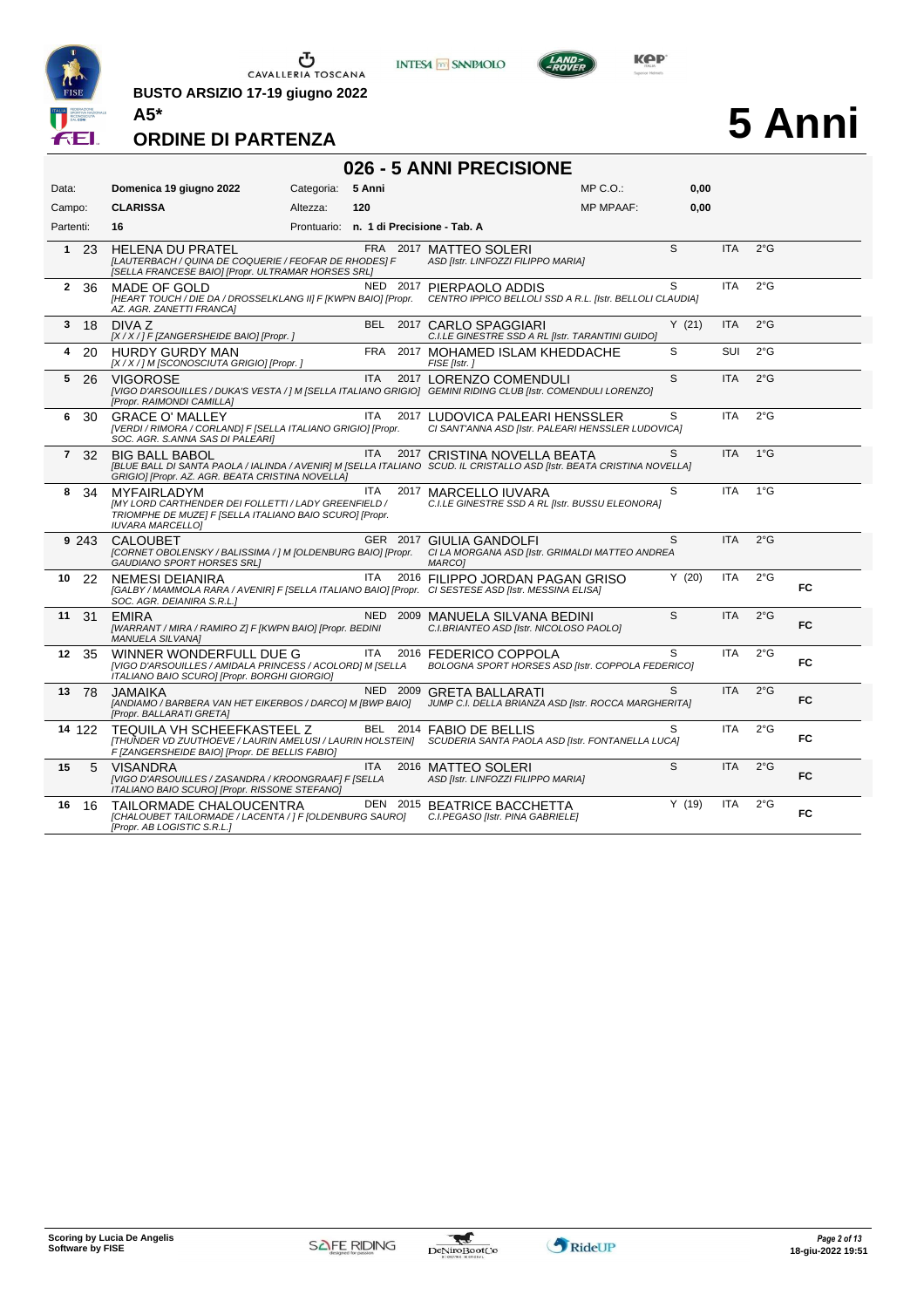

**BUSTO ARSIZIO 17-19 giugno 2022 A5\***





# **6 Anni**

| 027 - 6 ANNI MISTA   |                                                                                                                           |                                 |            |          |                                                                                                                                   |           |            |               |           |  |  |  |
|----------------------|---------------------------------------------------------------------------------------------------------------------------|---------------------------------|------------|----------|-----------------------------------------------------------------------------------------------------------------------------------|-----------|------------|---------------|-----------|--|--|--|
| Data:                | Domenica 19 giugno 2022                                                                                                   | Categoria:                      | 6 Anni     |          | $MP C. O.$ :                                                                                                                      | 1.140,00  |            |               |           |  |  |  |
| Campo:               | <b>CLARISSA</b>                                                                                                           | Altezza:                        | 130        |          | <b>MP MPAAF:</b>                                                                                                                  | 0.00      |            |               |           |  |  |  |
| Partenti:            | 15                                                                                                                        | Prontuario: n. 7 mista - Tab. A |            |          |                                                                                                                                   |           |            |               |           |  |  |  |
| $1 \quad 12$         | <b>DAFNE</b><br>[MAXIMO DEL CAASTEGNO / FRAMBOYSE / QUIDAM DE REVEL] F<br>[SELLA ITALIANO BAIO] [Propr. ANDREIS GIOVANNI] |                                 | <b>ITA</b> |          | 2016 LORENZO COMENDULI<br>GEMINI RIDING CLUB [Istr. COMENDULI LORENZO]                                                            | S         | <b>ITA</b> | 2°G           |           |  |  |  |
| 2 152                | TEMPORANEA 21432<br>$[!//]M[]$ [Propr.]                                                                                   |                                 | IRL        |          | 2016 JACK BRENNAN<br>Tistr. i                                                                                                     | S         | <b>IRL</b> | $2^{\circ}$ G | <b>FC</b> |  |  |  |
| $3 \t14$             | S.M. MOSES<br>[X / X / ] M [SELLA SVIZZERO BAIO] [Propr. ]                                                                |                                 | SUI        |          | 2016 PAOLO ADAMO ZUVADELLI<br>C.I.PEGASO [Istr. PINA GABRIELE]                                                                    | S         | <b>ITA</b> | $2^{\circ}$ G |           |  |  |  |
| 4 199                | <b>LONDO PS</b><br>[CAREMBAR DE MUZE / CANERA / ] M [OLDENBURG SAURO] [Propr.<br>MAZZOCCO CAMILLA]                        |                                 |            | GER 2016 | CAMILLA MAZZOCCO<br>IL GHIRO SSARLD [Istr. CARBONELLI VALENTINA]                                                                  | S         | <b>ITA</b> | $2^{\circ}$ G |           |  |  |  |
| 5<br>3               | <b>QEVITA VD BISSCHOP</b><br>$[X/X$ / ] F [BWP SAURO] [Propr. ]                                                           |                                 |            |          | BEL 2016 GREGORY GARCIA<br>FISE [Istr.]                                                                                           | <b>SA</b> | <b>FRA</b> | $1^{\circ}G$  |           |  |  |  |
| 6<br>7               | NICKE DEIANIRA<br><b>GUERRA EMILIA1</b>                                                                                   |                                 | <b>ITA</b> |          | 2016 PIETRO MAJOLINO<br>[GALBY / CLIO BELLA / ] F [SELLA ITALIANO BAIO ORDINARIO] [Propr. PODERE TORRE ASD [Istr. ARRIGHI MATTEO] | S         | <b>ITA</b> | $2^{\circ}$ G |           |  |  |  |
| $7 \t10$             | S M TABACCO<br>[X / X / ] M [SELLA SVIZZERO BAIO] [Propr. ]                                                               |                                 | <b>SUI</b> |          | 2016 CLINT SULMONI<br>C.I.BREGNANO [Istr. CATTANEO ANTONIO]                                                                       | S         | <b>SUI</b> | $2^{\circ}$ G |           |  |  |  |
| 11<br>8              | <b>CHA LA BAMBA PS</b><br>[X / X / ] F [OLDENBURG SAURO] [Propr. ]                                                        |                                 | <b>GER</b> |          | 2016 GIULIO CARPIGIANI<br>C.I.LE GINESTRE SSD A RL [Istr. BUSSU ELEONORA]                                                         | S         | <b>ITA</b> | 2°G           |           |  |  |  |
| 9<br>13              | ANNYALLA KANSAS<br>[KANNAN / ANNYALLA THREE SEAS / CAVALIER ROYALE] M [IRISH<br>HORSE BAIO] [Propr. TROMBETTA ANDREA]     |                                 | <b>IRL</b> |          | 2016 ANDREA TROMBETTA<br>C.I.LA CICOGNETTA ASD [Istr. TROMBETTA ANDREA]                                                           | S         | <b>ITA</b> | $2^{\circ}$ G |           |  |  |  |
| 10<br>$\overline{4}$ | <b>CASTEL BLU</b><br>[ZIROCCO BLU / DONA BELLA / ] M [HOLSTEINER BAIO SCURO]<br>[Propr. MARFIN SRL]                       |                                 |            |          | USA 2016 EMMA INVERNIZZI<br>C.I.PEGASO [Istr. PINA GABRIELE]                                                                      | Y(19)     | <b>ITA</b> | $2^{\circ}$ G |           |  |  |  |
| 11 146               | <b>QUINA</b><br>[SPARTACUS / QUINA VAN HET STEEG / CALYPSO III] F [SELLA<br>ITALIANO BAIO] [Propr. APPIANI GIORGIO]       |                                 | <b>ITA</b> |          | 2014 MATILDE SPADA<br>C.I.PEGASO [Istr. PINA GABRIELE]                                                                            | Y(20)     | <b>ITA</b> | $2^{\circ}$ G | <b>FC</b> |  |  |  |
| 12 87                | CANOSO<br>[CASSINI II / CELIA / CONTENDER] M [HANNOVER GRIGIO] [Propr.<br>CIRCOLO IPPICO VITTORI A.S.D.]                  |                                 |            | GER 2008 | <b>VIOLA MONTANELLI</b><br>C.I.PEGASO [Istr. PINA GABRIELE]                                                                       | S         | <b>ITA</b> | $2^{\circ}$ G | <b>FC</b> |  |  |  |
| 13<br>-28            | <b>KASPER</b><br>[LATOUR VDM / GARGENTINA Z / GRANNUS] M [KWPN BAIO] [Propr.<br>CLUB IPPICO LA PALMA]                     |                                 | NED        | 2015     | LORENZO COMENDULI<br><b>GEMINI RIDING CLUB [Istr. COMENDULI LORENZO]</b>                                                          | S         | <b>ITA</b> | $2^{\circ}$ G | <b>FC</b> |  |  |  |
| 14 244               | TEMPORANEA 21431<br>$[!//]$ M[] [Propr.]                                                                                  |                                 | <b>IRL</b> |          | 2014 JACK BRENNAN<br>[Istr. ]                                                                                                     | S         | <b>IRL</b> | $2^{\circ}$ G | <b>FC</b> |  |  |  |
| -48<br>15            | <b>HARENA MB</b><br>[ANDIAMO / DARENA MB / CANTURANO] F [KWPN BAIO] [Propr. AB<br>LOGISTIC S.R.L.J                        |                                 |            |          | NED 2012 GIULIA GANDOLFI<br>CI LA MORGANA ASD [Istr. GRIMALDI MATTEO ANDREA<br>MARCO1                                             | S         | <b>ITA</b> | $2^{\circ}$ G | <b>FC</b> |  |  |  |

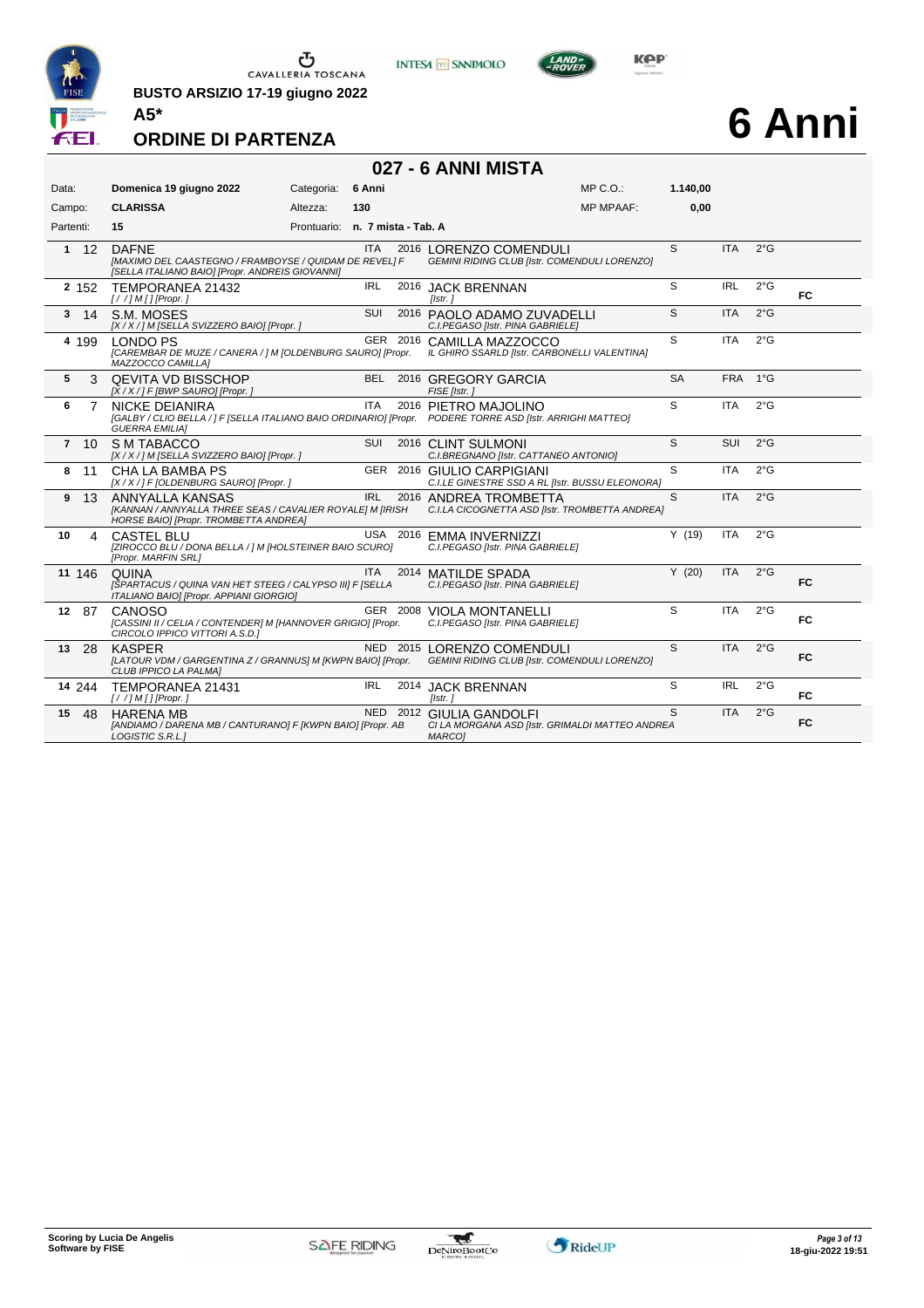

**A5\***

 $\begin{array}{c}\n\bullet \\
\bullet \\
\bullet \\
\bullet\n\end{array}$  CAVALLERIA TOSCANA

**BUSTO ARSIZIO 17-19 giugno 2022**







| Data:     | Domenica 19 giugno 2022                                                                                                                                              | Categoria: C120 |            |          |                                                                                                                                  | $MP C. O.$ :     | 1.500,00  |            |               |    |
|-----------|----------------------------------------------------------------------------------------------------------------------------------------------------------------------|-----------------|------------|----------|----------------------------------------------------------------------------------------------------------------------------------|------------------|-----------|------------|---------------|----|
| Campo:    | <b>CLARISSA</b>                                                                                                                                                      | Altezza:        | 120        |          |                                                                                                                                  | <b>MP MPAAF:</b> | 0,00      |            |               |    |
| Partenti: | 28                                                                                                                                                                   |                 |            |          | Prontuario: n. 8 a due manches - Tab. A                                                                                          |                  |           |            |               |    |
| 1 1 3 6   | MAGIC C<br>[NABAB DE REVE / MA JULY / JULIO MARINER XX] F [BWP BAIO]<br>[Propr. JOLANDA DI SAGLIETTO LORENZA]                                                        |                 |            |          | BEL 2012 GABRIELE PINA<br>C.I.PEGASO [Istr. PINA GABRIELE]                                                                       |                  | S         | <b>ITA</b> | $2^{\circ}$ G | FC |
| 2 185     | <b>VYBORG</b><br>[HUPPYDAM DES HORTS / OAN DU VERY / QUICK STAR] M [SELLA<br>FRANCESE BAIO] [Propr. MARITAN FRANCESCA]                                               |                 |            |          | FRA 2009 GIULIA ARTIOLI<br>C.I.PEGASO [Istr. ZUVADELLI PAOLO ADAMO]                                                              |                  | S         | <b>ITA</b> | $1^{\circ}$ G |    |
| 3 186     | PENELOPE DI BOSCOCHIARO<br>[NABAB DE REVE / DENISE DI BOSCOCHIARO / ] F [SELLA ITALIANO<br>BAIO] [Propr. MARTINALLI ELENA]                                           |                 | ITA        |          | 2012 ELENA MARTINALLI<br>C.I.LA CICOGNETTA ASD [Istr. TROMBETTA ANDREA]                                                          |                  | S         | <b>ITA</b> | $1^{\circ}$ G |    |
| 4 193     | UDARCO SON V ROSSEMHOF Z<br>[UDARCO VAN OVERIS / IDEAL D'ADIEU / ADIEU Z] M<br>[ZANGERSHEIDE BAIO] [Propr. FERRARI GINO ALESSIA]                                     |                 |            |          | BEL 2009 GIORGIO BORGHI<br>BOLOGNA SPORT HORSES ASD [Istr. COPPOLA FEDERICO]                                                     |                  | SA        | <b>ITA</b> | $1^{\circ}$ G |    |
| 5 222     | ELDORADO VAN DE ZEILHOEK<br>[DIARADO / CHAQUIRA DE MESSITERT / ] F [KWPN BAIO] [Propr.<br>ALBANESE LUIGIA FEDERICA]                                                  |                 |            |          | NED 2009 LUIGIA FEDERICA ALBANESE<br>JUMPING VILLA SCHEIBLER ASD [Istr. CROCE ALDO]                                              |                  | S         | <b>ITA</b> | $1^{\circ}$ G |    |
| 6 241     | QUIRINA<br>$[X/X/]$ F [HOLSTEINER BAIO] [Propr.]                                                                                                                     |                 |            |          | GER 2010 VERA SENONER<br>CE VAL GARDENA ASD [Istr. MARKART JOSEF]                                                                |                  | S         | <b>ITA</b> | $1^{\circ}$ G |    |
| 7 242     | <b>EMICO</b><br>[VIGARO / ZREVINA M.H. / NIAGARA] M [KWPN BAIO] [Propr. COSTA<br>LUDOVICA]                                                                           |                 |            |          | NED 2009 MARCELLO IUVARA<br>C.I.LE GINESTRE SSD A RL [Istr. BUSSU ELEONORA]                                                      |                  | S         | <b>ITA</b> | $1^{\circ}$ G |    |
| 94<br>8   | <b>CARLOTTA IX</b><br>[CASTINO / QUICKI NICKI / QUO VADOS] F [WESTFALEN BAIO] [Propr. [Istr. RAGIONE FRANCESCO] [Del. CLINT SULMONI]<br>ALBERTANO PAOLA]             |                 |            |          | GER 2014 ALBA CAMPONOVO                                                                                                          |                  | J(18)     | <b>SUI</b> | $1^{\circ}$ G |    |
| - 99<br>9 | <b>SPRING BLOSSOM</b><br>[STALYPSO / ESPERANZA / ESPRI] F [HANNOVER BAIO] [Propr. CAIMI C.E.L. ASD [Istr. CASTELLI ENRICO]<br>DARIO]                                 |                 |            |          | GER 2014 SABRINA CAIMI                                                                                                           |                  | S         | ITA        | $1^{\circ}$ G |    |
| 10 124    | <b>CABERLINA RV</b><br>[CAROLUS II / WABERLINA R / LUPICUR] F [KWPN BAIO] [Propr.<br><b>MERENGONE FLAVIAJ</b>                                                        |                 |            |          | NED 2007 GIACOMO LANZI<br>C.I.LO SCRIVIA ASD [Istr. LANZI FABIANO] [Del. CLAUDIO<br><b>MINARDI</b>                               |                  | J(17)     | <b>ITA</b> | $1^{\circ}$ G |    |
| 11 127    | <b>CHARLES G 2</b><br>[CONTENDRO I / IMPRESSION / IBIKUS] M [OLDENBURG BAIO] [Propr. NRCP [Istr. GOULU OSCAR F J] [Del. GOULU OSCAR F J]<br><b>VANOLI ANTONIO]</b>   |                 |            |          | GER 2009 QUAN GIOIA CRESPI                                                                                                       |                  | J(15)     | <b>ITA</b> | $1^{\circ}$ G |    |
| 12 132    | CAY ONE<br>[CAN DO L/SYLVI/SPACEMAN] M [WESTFALEN BAIO] [Propr. ETREA ASD SCUDERIA MUNEL [Istr. PINO GIOVANBATTISTA]<br>SPORT HORSES DI CHIAMONE ROSALIA MESSALINA]  |                 |            |          | GER 2010 BEATRICE OREGIONI                                                                                                       |                  | Y(21)     | <b>ITA</b> | $1^{\circ}$ G |    |
| 13 168    | <b>CRISTALGIO</b><br>[CRISTALLO II / ZOLFATIC / ZOLA DADY] F [SELLA ITALIANO GRIGIO] ASD SCUDERIA MUNEL [Istr. NEBULONI ALESSIA]<br>[Propr. AZ. AGR. CARNIO ROBERTO] |                 | ITA        |          | 2014 ROBERTO CARNIO                                                                                                              |                  | <b>SA</b> | <b>ITA</b> | $1^{\circ}$ G |    |
| 14 135    | NANDO VAN HAAGEM<br>$[X/X]/M$ [BWP BAIO] [Propr.]                                                                                                                    |                 |            |          | BEL 2013 NOAH PHILIPS DE VUYST<br>IPPICA LA MADONNINA SSD A RL [Istr. PHILIPS DE VUYST<br>IGNACE MARC EMILE] [Del. RICHARD JANE] |                  | G(11)     | <b>SUI</b> | $1^{\circ}G$  |    |
| 15 139    | AMBARABA' D'ACHERONTE<br>[LORD Z / ANEMOON / INDORADO] F [SELLA ITALIANO BAIO] [Propr.<br>DALLA RIZZA CHIARA]                                                        |                 | ITA        |          | 2013 GIULIA MILANI<br>C.I.PEGASO [Istr. PINA GABRIELE]                                                                           |                  | Y(19)     | ITA        | $1^{\circ}$ G |    |
| 16 170    | CORIENNE IL PALAZZETTO<br>[CORIANO / LENNEKE / NIMMERDOR] F [SELLA ITALIANO BAIO] [Propr. C.I.PEGASO [Istr. PINA GABRIELE]<br>PASOTTI LUCIA]                         |                 |            |          | ITA 2009 VALENTINA SIMI                                                                                                          |                  | <b>SA</b> | <b>ITA</b> | $1^{\circ}$ G |    |
| 17 141    | MUCHO MOJITO<br>[ACODETTO / NO LIMIT / J.LIBERATO] M [SELLA ITALIANO BAIO]<br>[Propr. BENAZZI ANNA]                                                                  |                 | ITA        |          | 2010 MARIA VITTORIA MAZZOLA<br>BOLOGNA SPORT HORSES ASD [Istr. COPPOLA FEDERICO]                                                 |                  | S         | <b>ITA</b> | $1^{\circ}$ G |    |
| 18 181    | <b>BELLE DU STREMBERG</b><br>[CANADIAN RIVER / GAZELLE DU LUOT / SOCRATE DE CHIVRE] F<br>[SELLA FRANCESE ROANO] [Propr. A-TEAM HORSES SRL]                           |                 |            |          | FRA 2011 CRISTINA PRUSSIANI<br>C.I.PEGASO [Istr. PINA GABRIELE]                                                                  |                  | S         | <b>ITA</b> | $1^{\circ}$ G |    |
| 19 147    | CHINZANO Z<br>[CINQUECENTO Z / ANGIE L'AMOUR Z / ACALWAH BY ZYX] M<br>[ZANGERSHEIDE GRIGIO] [Propr. AZ. AGR. SANTA CRISTINA DI<br>CORINI CARLO]                      |                 | BEL        |          | 2007 NICOLA BORGHI<br>BOLOGNA SPORT HORSES ASD [Istr. COPPOLA FEDERICO]<br>[Del. COPPOLA FEDERICO]                               |                  | J(15)     | ITA        | $1^{\circ}$ G |    |
| 20 160    | <b>LITLE KING</b><br>[DOHITZUN GUERNICA / INKA D'04 / WENGO] M [SELLA ITALIANO<br>SAURO] [Propr. MESSINA ELISA]                                                      |                 | <b>ITA</b> |          | 2006 ELISA MESSINA<br>CI SESTESE ASD [Istr. MESSINA ELISA]                                                                       |                  | S         | <b>ITA</b> | $1^{\circ}$ G |    |
| 21 162    | ALL STAR<br>[CATOKI / PIRANHA 0005 / POPCORN] M [SELLA ITALIANO BAIO]<br>[Propr. DEMARCHI BARBARA]                                                                   |                 | ITA        |          | 2012 BARBARA DEMARCHI<br>C.I.LA CICOGNETTA ASD [Istr. TROMBETTA ANDREA]                                                          |                  | S         | ITA        | $1^{\circ}$ G |    |
| 22 164    | KINAH VAN DE NACHTEGAAL<br>ICONTE BELLINI / HANOI VAN DE NACHTEGAAL / LORD Z] F [BEL.<br>WARMBLOEDPAARD BAIO] [Propr. SELLA CARLOTTA]                                |                 |            | BEL 2010 | CARLOTTA SELLA<br>CI SESTESE ASD [Istr. PAGAN GRISO CELESTE]                                                                     |                  | S         | <b>ITA</b> | $1^{\circ}$ G |    |
| 23 165    | AEQUITUS VH BERGERHOF Z<br>[X / X / ] M [ZANGERSHEIDE BAIO] [Propr. ]                                                                                                |                 |            |          | SCN 2015 GREGORY GARCIA<br>FISE [Istr.]                                                                                          |                  | SA        | <b>FRA</b> | 1°G           |    |
| 24 166    | HABIBI D.Z.I.D.W.J<br>[VERDI / DIDE Z.I.D.J. / CICEROY T.] F [KWPN BAIO] [Propr. RASHED<br><b>BELAL MOHAMED]</b>                                                     |                 |            |          | NED 2015 BELAL MOHAMED IBRAHIM ATTOUT<br>S.I. TORINESE [Istr. GIORDANO NICOLAS] [Del. JANE RICHARD]                              |                  | C(13)     | EGY 1°G    |               |    |
| 25 171    | GINA<br>[OPIUM / WAIKIKI / CANTOS] F [KWPN BAIO] [Propr. LOCATELLI<br>NICOLE]                                                                                        |                 |            | NED 2011 | NICOLE LOCATELLI<br>C.I.BRIANTEO ASD [Istr. NICOLOSO PAOLO]                                                                      |                  | S         | ITA        | $1^{\circ}$ G |    |
| 26 173    | <b>CASTILLY</b><br>[CASTELAN II / ORNELLA XV / CONTENDER] M [HOLSTEINER BAIO]<br>[Propr. ERNIANI AURELIA]                                                            |                 |            |          | GER 2013 AURELIA ERNIANI<br>SCUD. IL CRISTALLO ASD [Istr. BEATA CRISTINA NOVELLA]                                                |                  | S         | <b>ITA</b> | $1^{\circ}$ G |    |

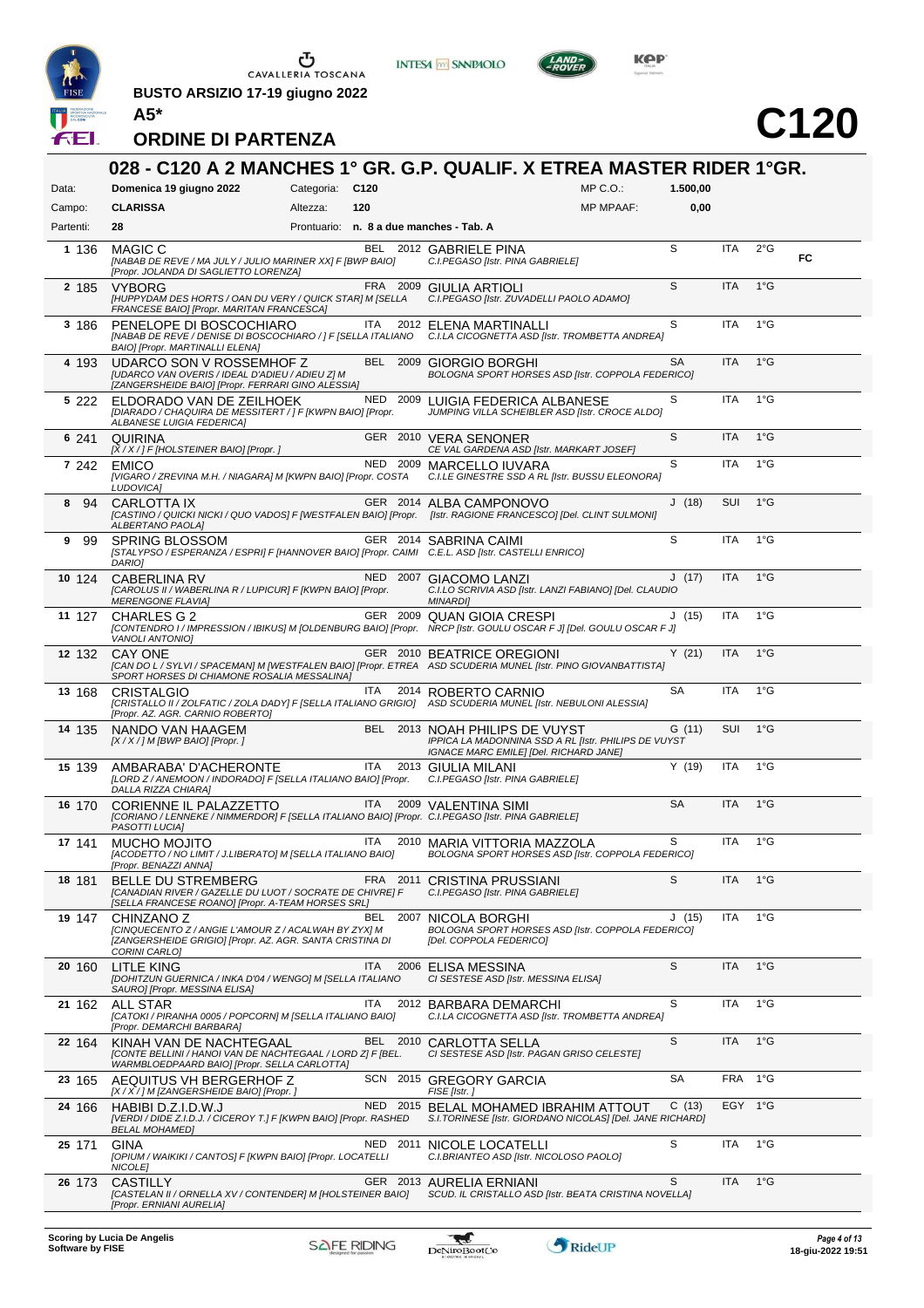

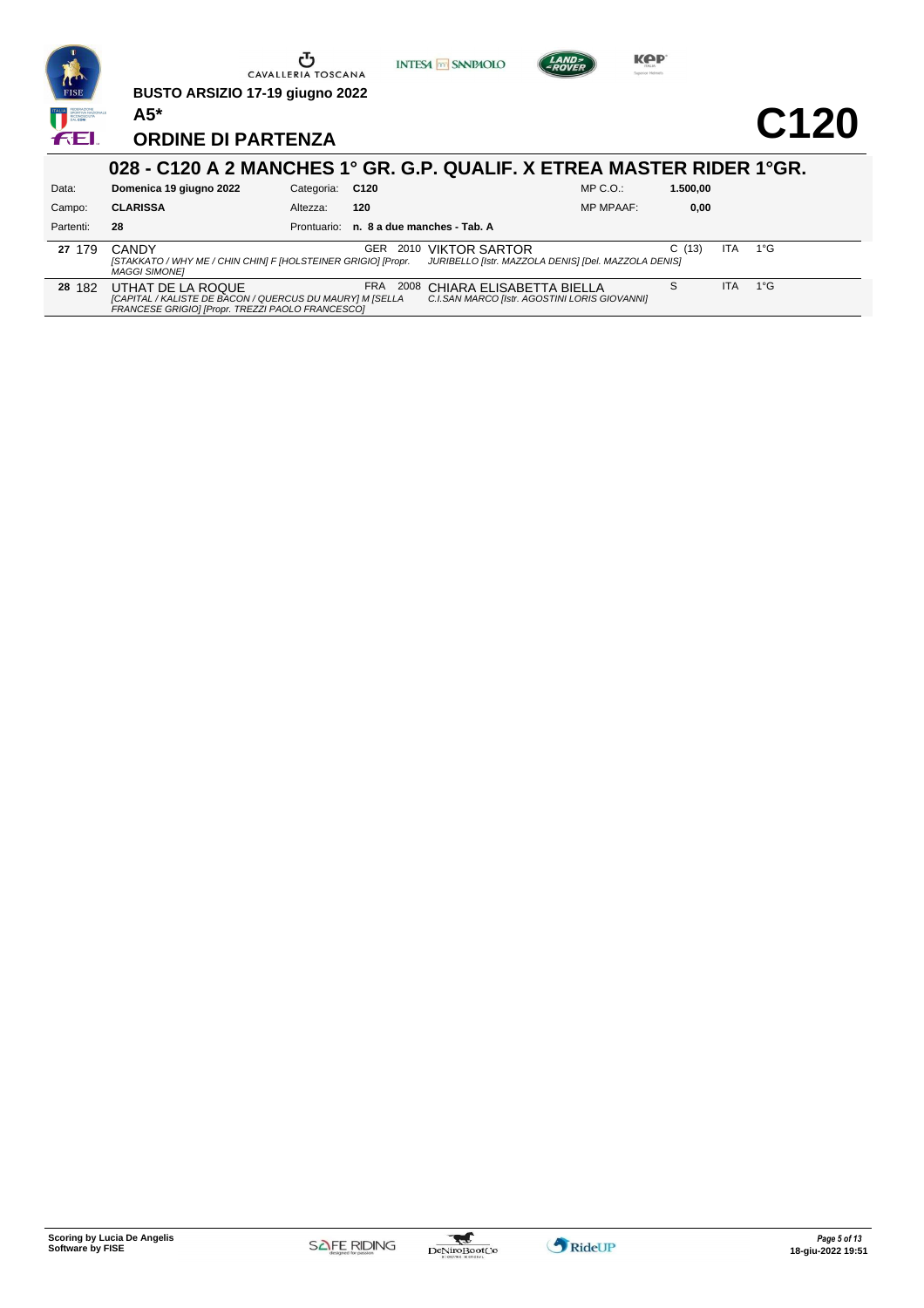

**BUSTO ARSIZIO 17-19 giugno 2022 A5\***





**C130**

### **ORDINE DI PARTENZA**

|  |  | 029 - C130 A TEMPO |
|--|--|--------------------|
|--|--|--------------------|

**INTESA M** SANPAOLO

| Data:      | Domenica 19 giugno 2022                                                                                                                                                                            | Categoria:                        | C <sub>130</sub> |          |                                                                                               | $MP C. O.$ :     | 1.400,00 |            |               |    |
|------------|----------------------------------------------------------------------------------------------------------------------------------------------------------------------------------------------------|-----------------------------------|------------------|----------|-----------------------------------------------------------------------------------------------|------------------|----------|------------|---------------|----|
| Campo:     | <b>CLARISSA</b>                                                                                                                                                                                    | Altezza:                          | 130              |          |                                                                                               | <b>MP MPAAF:</b> | 0,00     |            |               |    |
| Partenti:  | 26                                                                                                                                                                                                 | Prontuario: n. 3 a tempo - Tab. A |                  |          |                                                                                               |                  |          |            |               |    |
| 1 196      | <b>DIRA</b><br>[CHIN CHAMP / ZIRA / CRAWFORD] F [HOLSTEINER BAIO] [Propr.<br>AUGUSTO CECILE CHRISTIANE JOSEPHINE]                                                                                  |                                   |                  |          | GER 2011 CECILE CHRISTIANE JOSEPHINE AUGUSTO<br>C.I.BRIANTEO ASD [Istr. NICOLOSO PAOLO]       |                  | S        | <b>ITA</b> | $1^{\circ}$ G |    |
| 2 2 4 5    | DALOUBET DEL COLLE<br>[COROFINO / JUMP CORDELOUBET / COR DE LA BRYERE] F [SELLA A.S.ETREA [Istr. ETREA FRANCO]<br>FRANCESE GRIGIO] [Propr. DEL SIGNORE MICHOL]                                     |                                   |                  |          | FRA 2013 MATTEO CHECCHI                                                                       |                  | S        | <b>ITA</b> | $2^{\circ}$ G |    |
| 3 257      | VALESCA<br>[VALENTINO / STAPIRA / STAKKATO] F [HANNOVER SAURO] [Propr. IL A.S.ETREA [Istr. ETREA FRANCO]<br>BOSCHETTO SOCIETA' AGRICOLA SRL]                                                       |                                   |                  |          | GER 2008 GRETA LAURORA                                                                        |                  | S        | <b>ITA</b> | $1^{\circ}$ G |    |
| 4 72       | IGEA DEIANIRA<br>[BYCICLE RACE / LIDANA / RHEINGOLD DE LUYNE] F [SELLA<br>ITALIANO BAIO] [Propr. SOC. AGR. DEIANIRA SRL]                                                                           |                                   | ITA              |          | 2013 FILIPPO JORDAN PAGAN GRISO<br>CI SESTESE ASD [Istr. MESSINA ELISA]                       |                  | Y(20)    | <b>ITA</b> | $2^{\circ}$ G |    |
| 5 256      | <b>KEKINA FIELD</b><br>[ATOULON VDL / GIKINA FIELD / UKATO] F [KWPN BAIO] [Propr. LANZA C.I.LE GINESTRE SSD A RL [Istr. BUSSU ELEONORA]<br>PIER PAOLO]                                             |                                   |                  |          | NED 2015 GIULIO CARPIGIANI                                                                    |                  | S        | <b>ITA</b> | $2^{\circ}$ G |    |
| 6 17       | <b>CORNET ROUET PS</b><br>[CORNET OBOLENSKY / RAMANUJA / ] M [OLDENBURG BAIO SCURO] SIMPLY HORSE SSD A RL [Istr. CHIAUDANI NATALE]<br>[Propr. RENZI ALBERTO]                                       |                                   |                  |          | GER 2015 ANNALISA RENZI                                                                       |                  | S        | ITA        | $2^{\circ}$ G |    |
| 7<br>55    | LONDON BIG BANG<br>[LINCOLM L / SANTA FE / SINGULAR JOTER II] M [SELLA ITALIANO<br>BAIO] [Propr. SUCIU DORINA SILVIA]                                                                              |                                   | ITA              |          | 2010 BEATRICE BACCHETTA<br>C.I.PEGASO [Istr. PINA GABRIELE]                                   |                  | Y(19)    | ITA        | $2^{\circ}$ G |    |
| 876        | ALL THAT GLITTERS TH<br>[BILLY CONGO / VALARINA / MILL REEF VDL] F [ANGLO NORMANNO C.I.PEGASO [Istr. PINA GABRIELE] [Del. PINA GABRIELE]<br>SAUROJ [Propr. MELZI SARA]                             |                                   |                  |          | GBR 2012 CHIARA DELLA CAGNOLETTA                                                              |                  | J(16)    | ITA        | $2^{\circ}$ G |    |
| 9 158      | ETAMINE JACOB<br>[UTRILLO VD HEFFINCK / POURSUITE JACOB / ] F [SELLA FRANCESE C.I.PEGASO [Istr. PINA GABRIELE]<br>GRIGIO] [Propr. AULETTA GRAZIA MARIA]                                            |                                   |                  |          | FRA 2014 GRAZIA MARIA AULETTA                                                                 |                  | S        | ITA        | $1^{\circ}$ G |    |
| 10<br>-58  | CRISTAL DI SANTA PAOLA<br>[CRISTALLO I / CAMELY Z / CANABIS Z] F [SELLA ITALIANO BAIO]<br>[Propr. FONTANELLA MARCO]                                                                                |                                   | <b>ITA</b>       |          | 2014 LUCA FONTANELLA<br>SCUDERIA SANTA PAOLA ASD [Istr. ]                                     |                  | S        | <b>ITA</b> | $2^{\circ}$ G |    |
| 11<br>59   | LIGHT BLUE DEL PIETRICCIO<br>[ZIROCCO BLUE VDL / ZWANIQUE / INDOCTRO] M [SELLA ITALIANO<br>GRIGIO] [Propr. C.I.CASA BASSA ]                                                                        |                                   | ITA              |          | 2008 FEDERICO COPPOLA<br>BOLOGNA SPORT HORSES ASD [Istr. COPPOLA FEDERICO]                    |                  | S        | <b>ITA</b> | $2^{\circ}$ G |    |
| 12<br>68   | <b>EMIRO DELLE SEMENTARECCE</b><br>[NONSTOP / GATTAGARISTA DELLE SEMENTARECCE / QUIDAM DE G.S.FIAMME AZZURRE [Istr. BERTOLI EVELINA]<br>REVEL] M [SELLA ITALIANO BAIO] [Propr. CG SPORTHORSES SRL] |                                   | ITA              |          | 2015 CLEMENTINA GROSSI                                                                        |                  | S        | <b>ITA</b> | $2^{\circ}$ G |    |
| 13<br>- 70 | GIPSY BABE 15 DU PETIT VIVIER<br>[X / X / ] M [SELLE LUXEMBURGEOIS SAURO] [Propr. ]                                                                                                                |                                   | BEL              |          | 2015 EMILIE RAVERDINO KHEDDACHE<br>A.S.ETREA [Istr. CHECCHI MATTEO]                           |                  | S        | SUI        | $2^{\circ}$ G |    |
| 14 102     | <b>KASPERANTO</b><br>[ESPERANTO VAN PAEMEL / DAGANA R. / NAGANO] M [BWP BAIO]<br>[Propr. CASATI ELISA]                                                                                             |                                   |                  |          | BEL 2010 ELISA CASATI<br>JUMPING VILLA SCHEIBLER ASD [Istr. CROCE ALDO]                       |                  | S        | <b>ITA</b> | $2^{\circ}$ G |    |
| 15 116     | ILANA VAN'T PRINSENVELD<br>[VERDI / TOP GUN VAN'T PRINSENVELD / GOTSPE] F [BEL.<br>WARMBLOEDPAARD BAIO] [Propr. ANZANI ALESSANDRO]                                                                 |                                   |                  |          | BEL 2008 ALESSANDRO ANZANI<br>CI LA STELLA ASD [Istr. MAZZA DIEGO]                            |                  | S        | ITA        | $2^{\circ}$ G |    |
| 16 118     | LIMMERICK E.H.<br>[LORDANOS / UNA PERFETTA / CASSINI II] M [HOLSTEINER GRIGIO] C.I.PEGASO [Istr. PINA GABRIELE]<br>[Propr. DEL CARRO PIETRO]                                                       |                                   |                  |          | GER 2009 MARTINA DEL CARRO                                                                    |                  | S        | ITA        | $2^{\circ}G$  |    |
| 17 128     | <b>CELTHICO OXER</b><br>[TOULON / CHLOE Z / CHELLANO Z] M [SELLA ITALIANO BAIO] [Propr. CENTRO IPPICO BELLOLI SSD A R.L. [Istr. BELLOLI CLAUDIA]<br><b>MARIANESCHI STEPHANIE]</b>                  |                                   | ITA              |          | 2011 FRANCESCA SMITH                                                                          |                  | S        | ITA        | $1^{\circ}$ G |    |
| 18 134     | <b>JOY DU GENTRY</b><br>[WANDOR VAN DE MISPELAERE / NOREE D'HARMONIE / EROS<br>PLATIERE] F [BWP SAURO] [Propr. S.A. JUMPING HORSES S.R.L.]                                                         |                                   |                  |          | BEL 2009 YUN-CHEN HSIEH<br>FISE [Istr.]                                                       |                  | J(17)    | CHN 1°G    |               |    |
| 19 148     | PORTOS D'ARCHONFOSSE<br>[PALOUBET DU CHATEAU / HIVAGE / RIVAGE DU PONCEL] M [SELLE<br>LUXEMBURGEOIS BAIO] [Propr. CAPOFERRI DARIO]                                                                 |                                   |                  | BEL 2011 | <b>MATILDE GANDINI</b><br>LA CARAMELLA ASD [Istr. RICHARD JANE] [Del. RICHARD<br><b>JANE1</b> |                  | J(17)    | ITA        | $1^{\circ}$ G |    |
| 20 156     | MAGIC STAR VAN DE EEDTHOEK<br>[X / X / ] M [BWP ROANO] [Propr. ]                                                                                                                                   |                                   |                  |          | BEL 2012 MATTIA BOTTINO<br>C.I. GEN. CACCIANDRA ASD [Istr. LAZZARINI FRANCESCO]               |                  | Y(20)    | <b>ITA</b> | $1^{\circ}$ G |    |
| 21 169     | <b>VIXY DU CHENOIS</b><br>[IDEAL DE LA LOGE / NATSOUS DE FRANCE / QUAT' SOUS] F [SELLA<br>FRANCESE BAIO] [Propr. BARDELLI FILIPPO]                                                                 |                                   | FRA              | 2009     | <b>GENNARO BRUNO SCOTTI</b><br>SCUD. IL CRISTALLO ASD [Istr. BEATA CRISTINA NOVELLA]          |                  | S        | <b>ITA</b> | $1^{\circ}$ G |    |
| 22 200     | IN DE ACHT<br>[CORLAND / SYDNEY V / ] M [KWPN GRIGIO] [Propr. AB LOGISTIC<br>S.R.L.                                                                                                                |                                   |                  | NED 2013 | GIULIA GANDOLFI<br>CI LA MORGANA ASD [Istr. GRIMALDI MATTEO ANDREA<br>MARCO1                  |                  | S        | ITA        | $2^{\circ}$ G |    |
| 23 249     | <b>PICCADILLY</b><br><b>IERAS STE HERMELLE / VISA / CLINTONI M IBEL.</b><br>WARMBLOEDPAARD BAIO] [Propr. ETREA SPORT HORSES DI<br>CHIAMONE ROSALIA MESSALINA]                                      |                                   | BEL              |          | 2015 MATTEO CHECCHI<br>A.S.ETREA [Istr. ETREA FRANCO]                                         |                  | S        | <b>ITA</b> | $2^{\circ}$ G |    |
| 24 258     | <b>FLUBBER DELLA CORTE</b><br>[CONTENDRO / ALBA NASCENTE / OLYMPIQUE LONDON] M [SELLA<br>ITALIANO BAIO] [Propr. AZ.AGR. RAINERI GIOVANNI]                                                          |                                   | ITA              |          | 2012 GRETA LAURORA<br>A.S.ETREA [Istr. ETREA FRANCO]                                          |                  | S        | <b>ITA</b> | $1^{\circ}$ G |    |
| 25 108     | MARMOTTA DEIANIRA<br>[FOBOS DEIANIRA / FARADHIBA / RHEINGOLD DE LUYNE] F [SELLA<br>ITALIANO GRIGIO] [Propr. SOC. AGR. DEIANIRA S.R.L.]                                                             |                                   | ITA              |          | 2015 FILIPPO JORDAN PAGAN GRISO<br>CI SESTESE ASD [Istr. MESSINA ELISA]                       |                  | Y(20)    | <b>ITA</b> | $2^{\circ}$ G |    |
| 26 117     | KATANA<br>[X / X / ] F [KWPN BAIO] [Propr. ]                                                                                                                                                       |                                   |                  |          | NED 2015 MARGHERITA ROCCA<br>JUMP C.I. DELLA BRIANZA ASD [Istr. ROCCA MARGHERITA]             |                  | S        | <b>ITA</b> | $2^{\circ}$ G | FC |

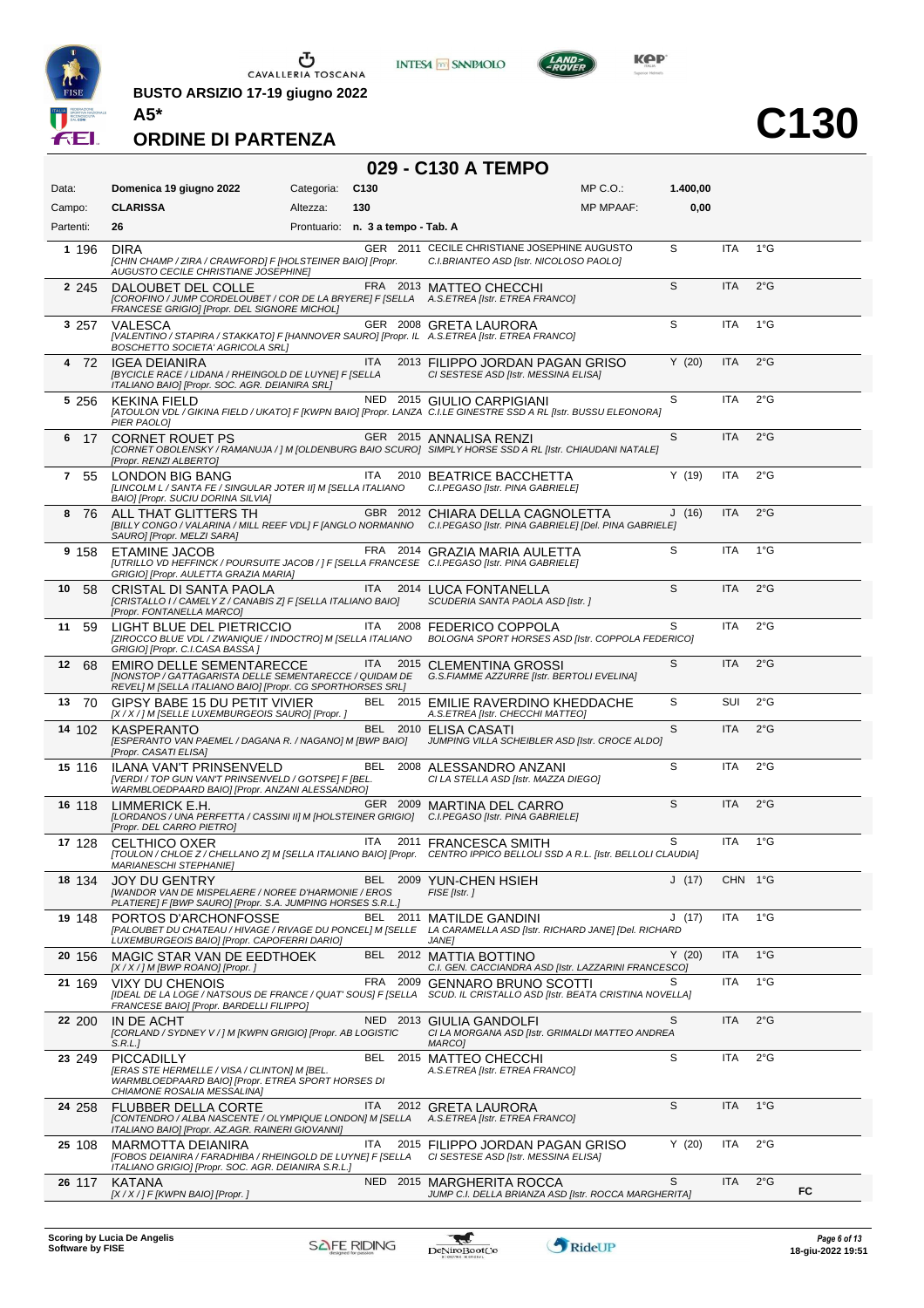

**BUSTO ARSIZIO 17-19 giugno 2022 A5\***





# **C135**

**ORDINE DI PARTENZA**

#### **030 - C135 A TEMPO QUALIFICANTE**

| Data:       | Domenica 19 giugno 2022                                                                                                                                                   | Categoria:                        | C <sub>135</sub> |          | $MP C. O.$ :                                                                                                                                       | 2.200,00 |            |               |
|-------------|---------------------------------------------------------------------------------------------------------------------------------------------------------------------------|-----------------------------------|------------------|----------|----------------------------------------------------------------------------------------------------------------------------------------------------|----------|------------|---------------|
| Campo:      | <b>CLARISSA</b>                                                                                                                                                           | Altezza:                          | 135              |          | <b>MP MPAAF:</b>                                                                                                                                   | 0,00     |            |               |
| Partenti:   | 25                                                                                                                                                                        | Prontuario: n. 3 a tempo - Tab. A |                  |          |                                                                                                                                                    |          |            |               |
| $1\quad 57$ | KARIENH <sub>2</sub><br>[Propr. AZ. AGR. S. ANNA S.S. DI PALEARI MASSIMO & C.]                                                                                            |                                   |                  |          | NED 2015 LUDOVICA PALEARI HENSSLER<br>[CARAMBOLE / GINACOLADA / INDOCTRO] F [KWPN ROANO VINOSO] CI SANT'ANNA ASD [Istr. PALEARI HENSSLER LUDOVICA] | S        | <b>ITA</b> | $2^{\circ}$ G |
| 2 67        | <b>HURACAN</b><br>[KANNAN / THIO / INDOCTRO] F [SELLA ITALIANO BAIO SCURO]<br>[Propr. AZ. AGR. FERRARI MARCO]                                                             |                                   | ITA.             |          | 2014 PAOLO ADAMO ZUVADELLI<br>C.I.PEGASO [Istr. PINA GABRIELE]                                                                                     | S        | <b>ITA</b> | $2^{\circ}$ G |
| 3 2 5 4     | <b>GEESKE VS</b><br>B J] F [SELLA OLANDESE BAIO] [Propr. EQUIMEX SRL]                                                                                                     |                                   |                  |          | NED 2011 MASSIMILIANO CHIATANTE<br>[ELDORADO VAN DE ZESHOEK / TUVELLE D M / MISTER CONCORDE VOLTA DE MURR A.S.D. [Istr. CHIATANTE MASSIMILIANO]    | S        | ITA        | 2°G           |
| -54<br>4    | <b>NUX DEL SOLE</b><br>[CANTURO / R DE RIEN DU PRIEURE D'09 / LIBERO II] M [SELLA<br>ITALIANO BAIO] [Propr. SOC. AGR. DEIANIRA SRL]                                       |                                   | ITA.             |          | 2010 FILIPPO JORDAN PAGAN GRISO<br>CI SESTESE ASD [Istr. MESSINA ELISA]                                                                            | Y(20)    | <b>ITA</b> | $2^{\circ}$ G |
| 5 247       | <b>BEAUTY STAR PH Z</b><br>[BIG STAR JR K Z / MRS. BLUE Z / MR. BLUE] F [ZANGERSHEIDE<br>BAIO] [Propr. INTERNATIONAL HORSES SRL]                                          |                                   |                  |          | BEL 2014 MATTEO CHECCHI<br>A.S.ETREA [Istr. ETREA FRANCO]                                                                                          | S        | <b>ITA</b> | $2^{\circ}$ G |
| 6 252       | <b>ESPRIT DE LA ROQUE</b><br>[X / X / ] F [KWPN MORELLO CORVINO] [Propr. ]                                                                                                |                                   |                  |          | FRA 2009 CLARISSA ETREA<br>A.S.ETREA [Istr. ETREA FRANCO]                                                                                          | S        | ITA        | 2°G           |
| 7<br>64     | <b>PST DE MUZE</b><br>$[X/X$ / ] F [BWP BAIO] [Propr. ]                                                                                                                   |                                   | BEL              |          | 2015 CLINT SULMONI<br>C.I.BREGNANO [Istr. CATTANEO ANTONIO]                                                                                        | S        | SUI        | $2^{\circ}$ G |
| 8 74        | ALIBI DB Z<br>[X / X / ] F [ZANGERSHEIDE GRIGIO] [Propr. ]                                                                                                                |                                   | <b>BEL</b>       |          | 2006 MOHAMED ISLAM KHEDDACHE<br>FISE [Istr.]                                                                                                       | S        | <b>SUI</b> | 2°G           |
| 75<br>9     | <b>IDESSA</b><br>[XXX / XXX / ] F [KWPN SAURO] [Propr. GANDOLFI GIULIA]                                                                                                   |                                   |                  |          | NED 2013 EMMA INVERNIZZI<br>C.I.PEGASO [Istr. PINA GABRIELE]                                                                                       | Y(19)    | <b>ITA</b> | $2^{\circ}$ G |
| 10 137      | QUICK ME<br>[QUICK STAR IV / VIENNA / ] F [OLDENBURG ROANO SCURO] [Propr.<br><b>GUERCILENA ANDREA]</b>                                                                    |                                   |                  |          | GER 2013 SILVIA GUERCILENA<br>C.I.PEGASO [Istr. PINA GABRIELE]                                                                                     | J(16)    | <b>ITA</b> | $1^{\circ}$ G |
| 11<br>- 83  | <b>CHEESECAKE</b><br>[KANNAN / CERBIATTA DI VAL LITARA / AVENIR] F [SELLA ITALIANO<br>SAURO BRUCIATO] [Propr. AZ. AGR. DEL RONCHETTO DI GUENZANI<br>ROBERTA]              |                                   | ITA.             |          | 2013 ROBERTA GUENZANI<br>SCUDERIA LE QUERCE [Istr. DANESE LIVIA IMMACOLATA]                                                                        | S        | <b>ITA</b> | $2^{\circ}$ G |
| 12<br>97    | <b>FASTER DELLE ROANE</b><br>[CRISTALLO II / MASTER ERG DELLE ROANE / ANIMO] M [SELLA<br>ITALIANO BAIO SCURO] [Propr. ALLEV.TO EQUINI LE ROANE DI<br><b>BROTTO PAOLOJ</b> |                                   | ITA              |          | 2015 PAOLO ADAMO ZUVADELLI<br>C.I.PEGASO [Istr. PINA GABRIELE]                                                                                     | S        | <b>ITA</b> | $2^{\circ}$ G |
| 13<br>85    | PANDORA DI SANTA PAOLA<br>[CASCARI / NIXE / CONTENDER] F [SELLA ITALIANO BAIO] [Propr.<br>FONTANELLA MARCO]                                                               |                                   | ITA              |          | 2014 LUCA FONTANELLA<br>SCUDERIA SANTA PAOLA ASD [Istr. ]                                                                                          | S        | <b>ITA</b> | $2^{\circ}$ G |
| 14<br>86    | COTE D'OR VAN PLOCKROY Z<br>F [ZANGERSHEIDE BAIO] [Propr. BENAZZI ANNA]                                                                                                   |                                   |                  |          | BEL 2015 FEDERICO COPPOLA<br>[COMMENT VH LINDENHOF / ELEGANT VAN HET LINDEHOF / DARCO] BOLOGNA SPORT HORSES ASD [Istr. COPPOLA FEDERICO]           | S        | <b>ITA</b> | $2^{\circ}$ G |
| 15<br>93    | CARLOTTA<br>[CARESSINI L / CONCIETTA / ] F [OLDENBURG BAIO] [Propr.<br>MAZZOCCO CAMILLA]                                                                                  |                                   |                  | GER 2014 | CAMILLA MAZZOCCO<br>IL GHIRO SSARLD [Istr. CARBONELLI VALENTINA]                                                                                   | S        | <b>ITA</b> | $2^{\circ}$ G |
| 16 103      | CINDERELLA Z<br>[X / X / ] F [ZANGERSHEIDE BAIO] [Propr. ]                                                                                                                |                                   | BEL              |          | 2015 FRANCESCA GRIXONI<br>CENTRO IPPICO BELLOLI SSD A R.L. [Istr. BELLOLI CLAUDIA]                                                                 | S        | ITA        | $2^{\circ}$ G |
| 17 111      | <b>POPEIE</b><br>[X / X / ] M [BWP BAIO] [Propr. ]                                                                                                                        |                                   | <b>BEL</b>       |          | 2015 GIULIO CARPIGIANI<br>C.I.LE GINESTRE SSD A RL [Istr. BUSSU ELEONORA]                                                                          | S        | <b>ITA</b> | 2°G           |
| 18 119      | <b>ALL IRISH</b><br>[KROONGRAAF / AIR CRUISE / CRUISING] M [IRISH HORSE BAIO]<br>[Propr. TROMBETTA ANDREA]                                                                |                                   | <b>IRL</b>       |          | 2011 ANDREA TROMBETTA<br>C.I.LA CICOGNETTA ASD [Istr. TROMBETTA ANDREA]                                                                            | S        | <b>ITA</b> | 2°G           |
| 19 129      | OETSJAKOV NL<br>[X / X / ] M [BWP BAIO] [Propr. ]                                                                                                                         |                                   |                  |          | BEL 2014 GREGORY GARCIA<br>FISE [Istr.]                                                                                                            | SA       | FRA 1°G    |               |
| 20<br>84    | <b>SKAGWAY</b><br>[ZAPATERO VDL / RIMORA / CORLAND] F [SELLA ITALIANO GRIGIO]<br>[Propr. SOC. AGR. S.ANNA SAS DI PALEARI]                                                 |                                   | ITA              |          | 2015 LUDOVICA PALEARI HENSSLER<br>CI SANT'ANNA ASD [Istr. PALEARI HENSSLER LUDOVICA]                                                               | S        | ITA        | $2^{\circ}$ G |
| 21 144      | <b>POLITICO</b><br>[ATHLETICO I / POLINESIA / BURG'S PIONER] M [SELLA ITALIANO<br>GRIGIO] [Propr. RUFFINO SIMONE]                                                         |                                   | <b>ITA</b>       | 2013     | ALBERTO MOYERSOEN<br>ASIM CLUB LA VISCONTEA AID [Istr. LUPINETTI GIANLUCA]                                                                         | S        | <b>ITA</b> | $1^{\circ}$ G |
| 22 154      | <b>STAR WITHE</b><br>[STARON / STARLIGHT / DOMINO] F [SELLA ITALIANO BAIO] [Propr.<br>ROSSI PAOLO]                                                                        |                                   | <b>ITA</b>       | 2007     | SIDNEY PAGAN GRISO<br>CI SESTESE ASD [Istr. MESSINA ELISA]                                                                                         | Y(19)    | <b>ITA</b> | $1^{\circ}$ G |
| 23 159      | <b>FALCON DE SEMILLY</b><br>[DIAMANT DE SEMILLY / ODA / LORD Z] M [BEL. WARMBLOEDPAARD<br>BAIO] [Propr. ESPOSITO LUIGI]                                                   |                                   |                  |          | BEL 2005 FEDERICA ANGIOLELLA<br>LA PRATERIA SOCIETA' COOP. SOC. [Istr. JANSSON<br>REISSMULLER HANNA JANINA MARIA]                                  | S        | <b>ITA</b> | $1^{\circ}$ G |
| 24 112      | <b>BLACK JACK GDR</b><br>[-/-/] M [ZANGERSHEIDE BAIO SCURO] [Propr. GABRIELE DAMIANO] C.I.PEGASO [Istr. PINA GABRIELE]                                                    |                                   | ITA              |          | 2015 PAOLO ADAMO ZUVADELLI                                                                                                                         | S        | <b>ITA</b> | 2°G           |
| 25<br>91    | CASPER LA RIVIERA<br>[- / RHAPSODIE V / ] M [SELLA ITALIANO BAIO] [Propr. GUERRA<br>EMILIA]                                                                               |                                   | ITA.             |          | 2015 BEATRICE BACCHETTA<br>C.I.PEGASO [Istr. PINA GABRIELE]                                                                                        | Y(19)    | <b>ITA</b> | 2°G           |

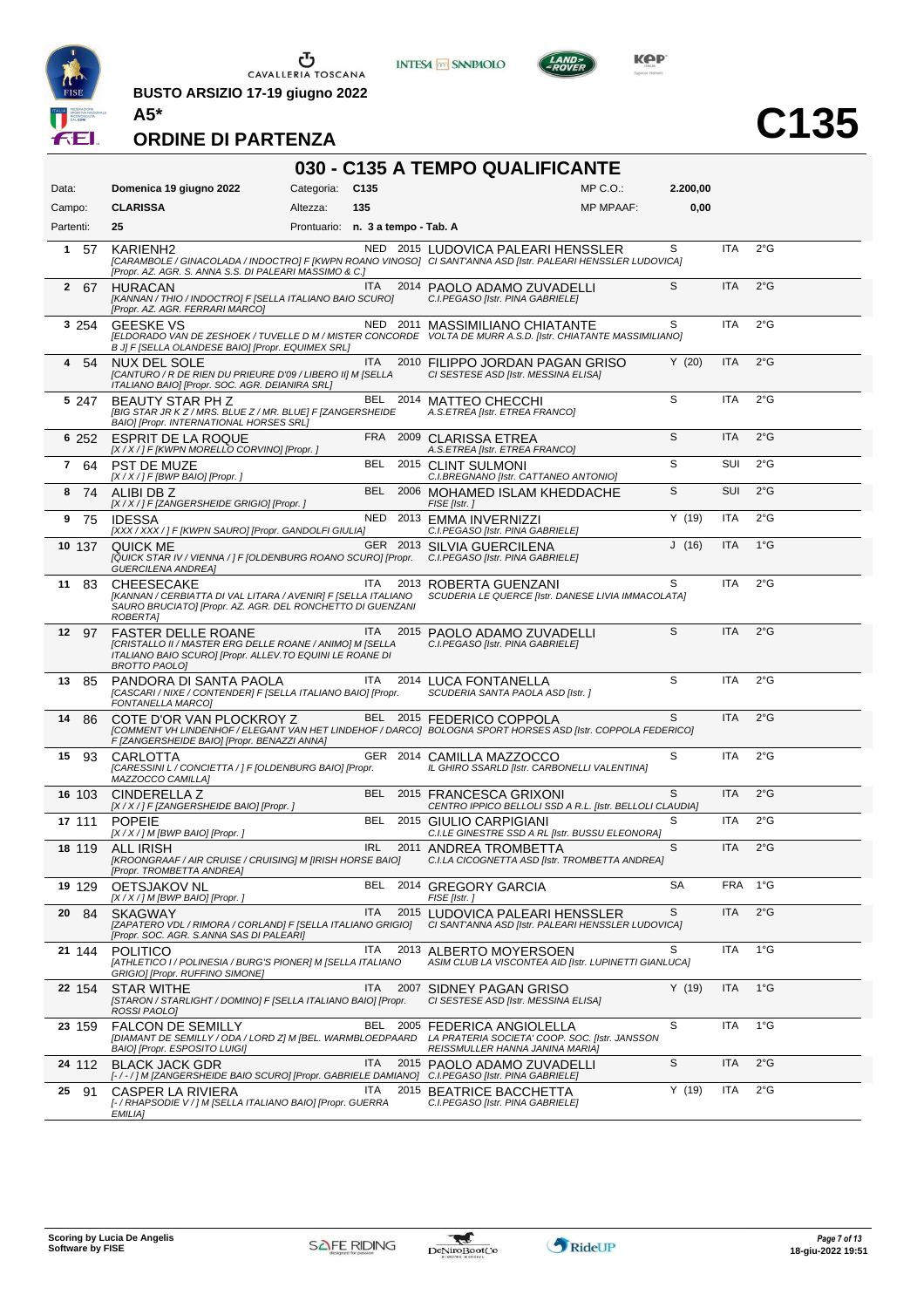

**BUSTO ARSIZIO 17-19 giugno 2022 A5\***







# **C145**

| Data:                         | Domenica 19 giugno 2022                                                                                                                                                         | Categoria: C145 |            | $MP C. O.$ :                                                                                                                                  | 10.000,00 |            |               |
|-------------------------------|---------------------------------------------------------------------------------------------------------------------------------------------------------------------------------|-----------------|------------|-----------------------------------------------------------------------------------------------------------------------------------------------|-----------|------------|---------------|
| Campo:                        | <b>CLARISSA</b>                                                                                                                                                                 | Altezza:        | 145        | <b>MP MPAAF:</b>                                                                                                                              | 0,00      |            |               |
| Partenti:                     | 21                                                                                                                                                                              |                 |            | Prontuario: n. 8 a due manches - Tab. A                                                                                                       |           |            |               |
| 1 240                         | SO OSILESU<br>[KSAR SITTE / CURIEUSE ORTOS / PIRADIN] M [SELLA ITALIANO<br>GRIGIO] [Propr. SAVIO DANIELA]                                                                       |                 | ITA.       | 2011 NICOLO' BORELLI<br>C.I.LE GINESTRE SSD A RL [Istr. TARANTINI GUIDO]                                                                      | S         | <b>ITA</b> | $2^{\circ}$ G |
| 2 2 4 6                       | OOST WEST VAN HET KEIZERSHOF<br>[HARLEY-VDL (EX URSEL) / HALLA VAN HET KEIZERSHOF / OBOURG] A.S.ETREA [Istr. ETREA FRANCO]<br>F [BWP BAIO] [Propr. INTERNATIONAL HORSES S.R.L.] |                 |            | BEL 2014 MATTEO CHECCHI                                                                                                                       | S         | ITA        | $2^{\circ}$ G |
| 3 49                          | CASALIS<br>[X / X / ] M [HOLSTEINER BAIO] [Propr.]                                                                                                                              |                 |            | GER 2013 CLINT SULMONI<br>C.I.BREGNANO [Istr. CATTANEO ANTONIO]                                                                               | S         | <b>SUI</b> | 2°G           |
| 52<br>4                       | <b>AYOKA</b><br>[CANSTAKKO / SIRIA DI VILLAGANA / ACORADO] F [SELLA ITALIANO C.I.PEGASO [Istr. PINA GABRIELE]<br>BAIO] [Propr. GELFI MARIA LUIGIA]                              |                 | <b>ITA</b> | 2012 PAOLO ADAMO ZUVADELLI                                                                                                                    | S         | <b>ITA</b> | $2^{\circ}$ G |
| 5<br>66                       | <b>IACO BLUE</b><br>[X / X / ] M [SCONOSCIUTA BAIO] [Propr. ]                                                                                                                   |                 |            | NED 2014 GIULIO CARPIGIANI<br>C.I.LE GINESTRE SSD A RL [Istr. BUSSU ELEONORA]                                                                 | S         | <b>ITA</b> | $2^{\circ}$ G |
| -71<br>6                      | FOUEGO DE LA CLOSIERE<br>[X / X / ] M [SCONOSCIUTA GRIGIO] [Propr. ]                                                                                                            |                 | BEL        | 2011 JANE RICHARD<br>LA CARAMELLA ASD [Istr. RICHARD JANE]                                                                                    | S         | SUI        | $2^{\circ}$ G |
| $\overline{\mathbf{r}}$<br>56 | <b>BOGOTA' BZ</b><br>[EUROCOMMERCE BERLIN / UNITE / PAPILLON ROUGE] M [SELLA<br>ITALIANO BAIO] [Propr. AZ. AGR. DEL RONCHETTO DI GUENZANI<br>ROBERTA]                           |                 | <b>ITA</b> | 2008 ROBERTA GUENZANI<br>SCUDERIA LE QUERCE [Istr. DANESE LIVIA IMMACOLATA]                                                                   | S         | <b>ITA</b> | $2^{\circ}$ G |
| 8 113                         | ES-KY H Z<br>[EMERALD VAN'T RUYTERSHOF / CARETANE Z / CARETANO Z] M<br>[ZANGERSHEIDE BAIO] [Propr. TOSATO CRISTIANA]                                                            |                 |            | BEL 2013 LUDOVICA PALEARI HENSSLER<br>CI SANT'ANNA ASD [Istr. PALEARI HENSSLER LUDOVICA]                                                      | S         | <b>ITA</b> | $2^{\circ}$ G |
| 9 121                         | THE BEST OF BEL<br>[QUIDAM DE REVEL / CONTESSA / CONTENDER] M [SELLA<br>FRANCESE BAIO SCURO] [Propr. FERRARIO VALENTINA]                                                        |                 | FRA 2007   | CLAUDIO MINARDI<br>SCUD S. TERESA ASD [Istr. MINARDI CLAUDIO]                                                                                 | S         | <b>ITA</b> | $2^{\circ}$ G |
| 10<br>62                      | CORNETS GOLDTRAUM<br>[Propr. AZ.AGR. LA MUSCARI]                                                                                                                                |                 |            | GER 2008 FILIPPO MOYERSOEN<br>[CORNET OBOLENSKY / GRAFIN / GOLDLACK] M [OLDENBURG BAIO] ASIM CLUB LA VISCONTEA AID [Istr. LUPINETTI GIANLUCA] | S         | <b>ITA</b> | $2^{\circ}$ G |
| 11<br>69                      | <b>IRCO ORANGE</b><br>[I'M SPECIAL DE MUZE / WELLAMY / CASCO] M [KWPN GRIGIO<br>POMELLATO] [Propr. ANGIOLONI PATRIZIA]                                                          |                 |            | NED 2013 STEFANO LUCA MAGAGNIN<br>C.I.SAN MARCO [Istr. AGOSTINI LORIS GIOVANNI]                                                               | S         | <b>ITA</b> | $2^{\circ}$ G |
| 12 73                         | CANTER DELLA CACCIA<br>[CASTIGO DELLA CACCIA / ZANDORA DES HAYETTES Z / ZANDOR Z] C.I.PEGASO [Istr. PINA GABRIELE]<br>M [SELLA ITALIANO BAIO] [Propr. PINA GABRIELE]            |                 | ITA        | 2012 BEATRICE BACCHETTA                                                                                                                       | Y(19)     | ITA        | $2^{\circ}$ G |
| - 90<br>13                    | OMAR DEL SOLE<br>[LUX Z / ININI DES HAYETTES / MAJOR DE LA COUR] M [SELLA<br>ITALIANO BAIO] [Propr. AZ. AGR. LA CORTE DI PAGAN GRISO<br><b>CELESTEI</b>                         |                 | ITA.       | 2011 FILIPPO JORDAN PAGAN GRISO<br>CI SESTESE ASD [Istr. MESSINA ELISA]                                                                       | Y(20)     | <b>ITA</b> | $2^{\circ}$ G |
| 14 104                        | ORGON VAN DEN HEIKANT<br>[EDJAZ VAN'T MERELSNEST / JASMIEN VD BISSCHOP / LARINO] M<br>[BWP GRIGIO] [Propr. CG SPORTHORSES SRL]                                                  |                 |            | BEL 2014 CLEMENTINA GROSSI<br>G.S.FIAMME AZZURRE [Istr. BERTOLI EVELINA]                                                                      | S         | <b>ITA</b> | $2^{\circ}$ G |
| 15 37                         | CALGARY<br>[MR. BLUE / I.TERMIE / CARETINO] M [KWPN GRIGIO] [Propr. DORIA<br>GIUSEPPE]                                                                                          |                 |            | NED 2007 NICOLO' BORELLI<br>C.I.LE GINESTRE SSD A RL [Istr. TARANTINI GUIDO]                                                                  | S         | <b>ITA</b> | 2°G           |
| 16 248                        | <b>GRANDE DIENI</b><br>[ELDORADO VAN DE ZESHOEK / VIDIENI / PARCIVAL] F [KWPN BAIO] A.S.ETREA [Istr. ETREA FRANCO]<br>[Propr. DEL SIGNORE MICHOL]                               |                 |            | NED 2011 MATTEO CHECCHI                                                                                                                       | S         | <b>ITA</b> | $2^{\circ}$ G |
| 17 79                         | NAVARO DE LAUBRY Z<br>[Propr. SULMONI CLINT]                                                                                                                                    |                 |            | BEL 2014 CLINT SULMONI<br>[NABAB DE REVE / COMANCHE PRACHT / ] M [ZANGERSHEIDE BAIO] C.I.BREGNANO [Istr. CATTANEO ANTONIO]                    | S         | <b>SUI</b> | $2^{\circ}$ G |
| 18 82                         | CHICAGO 178<br>[CHIN CHAMP / MISS ACORA F / ACORD II] M [HOLSTEINER GRIGIO]<br>[Propr. TANZI GIANCARLO]                                                                         |                 |            | GER 2011 PAOLO ADAMO ZUVADELLI<br>C.I.PEGASO [Istr. PINA GABRIELE]                                                                            | S         | <b>ITA</b> | $2^{\circ}$ G |
| 19 81                         | CHACCO-BROWN 3<br>[X / X / ] M [OLDENBURG BAIO] [Propr. ]                                                                                                                       |                 |            | GER 2009 GIULIO CARPIGIANI<br>C.I.LE GINESTRE SSD A RL [Istr. BUSSU ELEONORA]                                                                 | S         | <b>ITA</b> | $2^{\circ}$ G |
| 20 105                        | ALTO DE BOILARY<br>[MYLORD CATHAGO / FERIA DU BOILARY / LEOPARD DU CASTEL] M<br>[SELLA FRANCESE SAURO] [Propr. LUER PAULINA ANNA]                                               |                 | FRA        | 2010 ROBERTA GUENZANI<br>SCUDERIA LE QUERCE [Istr. DANESE LIVIA IMMACOLATA]                                                                   | S         | ITA        | $2^{\circ}$ G |
| 21 107                        | NEPTUNE DE MUZE<br>[X / X / ] M [BWP SAURO] [Propr. ]                                                                                                                           |                 |            | BEL 2013 JANE RICHARD<br>LA CARAMELLA ASD [Istr. RICHARD JANE]                                                                                | S         | SUI        | 2°G           |

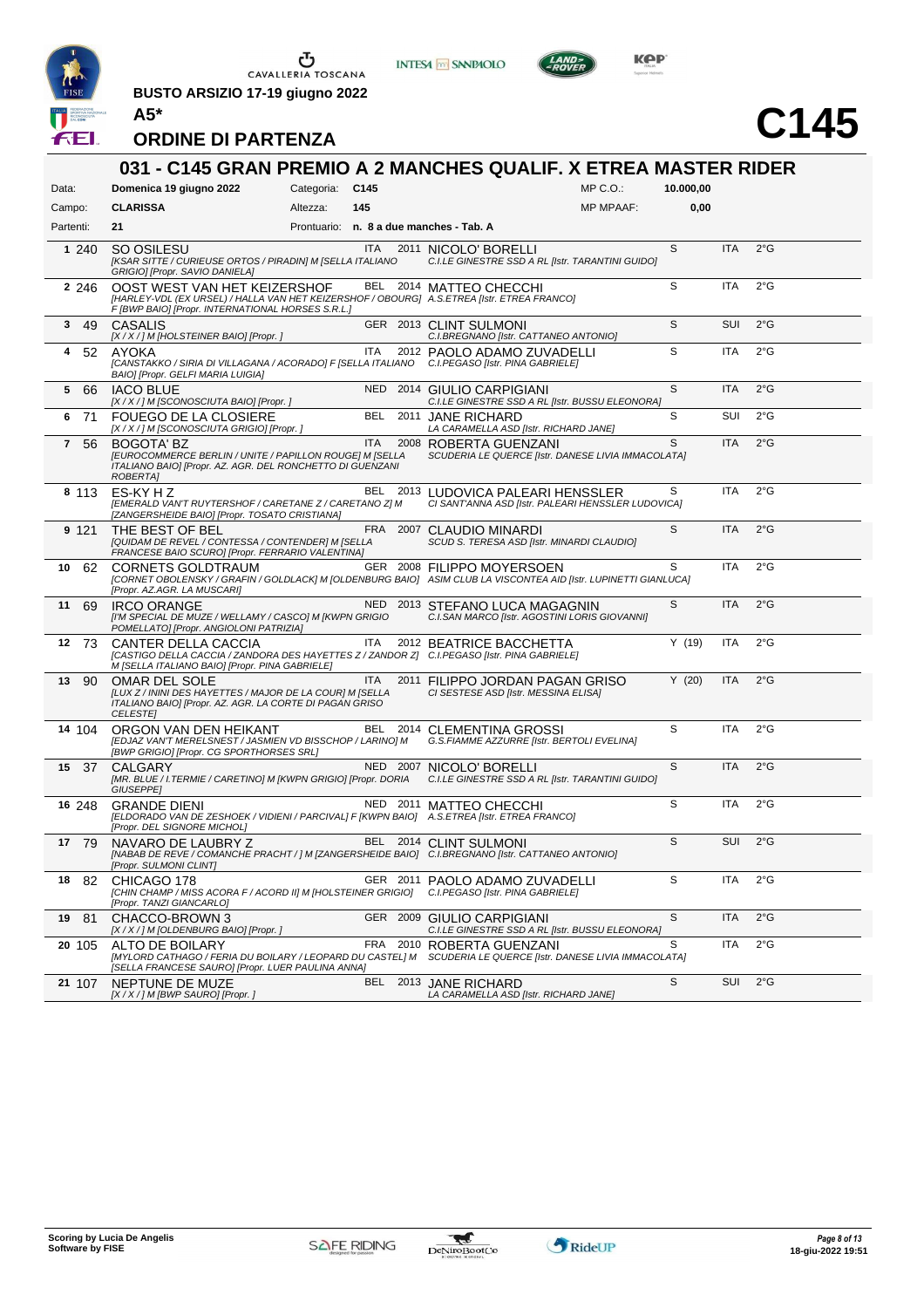

**BUSTO ARSIZIO 17-19 giugno 2022 A5\***



**C115**

#### **ORDINE DI PARTENZA**

### **032 - C115 A FASI**

**INTESA M** SANPAOLO

| Data:     | Domenica 19 giugno 2022                                                                                                                                                                             | Categoria: | C <sub>115</sub> |      |                                                                                                              | $MP C. O.$ :     | 600,00    |            |               |
|-----------|-----------------------------------------------------------------------------------------------------------------------------------------------------------------------------------------------------|------------|------------------|------|--------------------------------------------------------------------------------------------------------------|------------------|-----------|------------|---------------|
| Campo:    | <b>SOFIA</b>                                                                                                                                                                                        | Altezza:   | 115              |      |                                                                                                              | <b>MP MPAAF:</b> | 0,00      |            |               |
| Partenti: | 33                                                                                                                                                                                                  |            |                  |      | Prontuario: n. 19.2 speciale a fasi consecutive - Tab. A                                                     |                  |           |            |               |
| 1 2 1 9   | FAN CLUB DU HOUMIER<br>[PUCCINI / LANAKEN DE LA DRIE / ] M [SANGUE BELGA BAIO<br>MARRONE] [Propr. SINOPOLI ALESSIA]                                                                                 |            | BEL              |      | 2011 ALESSIA SINOPOLI<br>CI LA STELLA ASD [Istr. MAZZA DIEGO] [Del. MAZZA DIEGO]                             |                  | J(16)     | <b>ITA</b> | Brev.         |
| 2 2 2 0   | <b>TEMPESTAORANE</b><br>[PUPILLO DELL'ESERCITO ITALIANO / MARIPOSIA / RHEINGOLD DE<br>LUYNEJ F [SELLA ITALIANO GRIGIO] [Propr. ROCCA ANDREA]                                                        |            | <b>ITA</b>       |      | 2012 PENELOPE SCARPA<br>C.I.MILANESE [Istr. SCARPA MARCO] [Del. SCARPA MARCO]                                |                  | J(16)     | <b>ITA</b> | Brev.         |
| 3 126     | LA BERTA<br>[-/-/] F [SCONOSCIUTA BAIO] [Propr. AZ. AGR. I SALICI DI RAMAZZINI CI I SALICI ASD [Istr. COMENDULI LORENZO] [Del. CELESTE<br>SONIA ANNA]                                               |            | ITA              |      | 2014 SARA CAMPIONE<br>PAGAN GRISIOI                                                                          |                  | J(15)     | <b>ITA</b> | $1^{\circ}$ G |
| 4 151     | <b>CALGARY EH</b><br>[X / X / ] M [HOLSTEINER GRIGIO] [Propr. ]                                                                                                                                     |            |                  |      | GER 2008 QUAN GIOIA CRESPI<br>NRCP [Istr. GOULU OSCAR F J] [Del. GOULU OSCAR F J]                            |                  | J(15)     | <b>ITA</b> | $1^{\circ}$ G |
| 5 227     | <b>TIBET SKY</b><br>[TORNESCH / RIMORA / CORLAND] M [SELLA ITALIANO GRIGIO]<br>[Propr. AZ. AGR. S. ANNA DI PALEARI HENSSLER M. & E. S.S.]                                                           |            | ITA              | 2014 | ASIA FUMAGALLI<br>CI SANT'ANNA ASD [Istr. MONETA LUCA MARIA] [Del. MONETA<br><b>LUCA MARIA1</b>              |                  | J(18)     | ITA        | Brev.         |
| 6 187     | <b>ICE FOS</b><br>[-/-/] F [SCONOSCIUTA GRIGIO] [Propr. MAZZOLA FOSCA<br>GIUSEPPINA]                                                                                                                |            | ISL              |      | 2009 SARA CUCCHI<br>CI SANT'ANNA ASD [Istr. FENILI DAVIDE]                                                   |                  | S         | <b>ITA</b> | $1^{\circ}$ G |
| 7 213     | DARE<br>[OTEC / MATKA / JERSEY] M [CESKY - CECO BAIO] [Propr. DI NOTO<br>ASIA]                                                                                                                      |            |                  |      | CZE 2012 ASIA DI NOTO<br>CI SANT'ANNA ASD [Istr. FENILI DAVIDE] [Del. FENILI DAVIDE]                         |                  | J(17)     | ITA        | Brev.         |
| 8 2 2 5   | <b>FINESSE</b><br>[LORD Z / HAISY / CASIMIR] F [KWPN BAIO] [Propr. KOSUTA JARA]                                                                                                                     |            |                  |      | NED 2010 SVEVA ARDIZZONI<br>PENTAGON R.C. SSD A RL [Istr. PURICELLI FRANCESCO] [Del.<br>PURICELLI FRANCESCO] |                  | J(16)     | <b>ITA</b> | Brev.         |
| 9 2 2 6   | <b>FA COLANDER</b><br>[COLMAN / RUANDA I / QUINAR] M [DANISH WARMBLOOD S. BAIO]<br>[Propr. LABRICCIOSA GIORGIA]                                                                                     |            |                  |      | DEN 2007 GIORGIA LABRICCIOSA<br>CI LA STELLA ASD [Istr. MAZZA DIEGO] [Del. MAZZA DIEGO]                      |                  | J(16)     | ITA        | Brev.         |
| 10 233    | COMME COURTIER Z<br>[COMME IL FAUT / CORDEKA T / ] M [ZANGERSHEIDE SAURO] [Propr. JUMPING VILLA SCHEIBLER ASD [Istr. CROCE ALDO]<br>LASAGNI PAOLO ATTILIO]                                          |            |                  |      | BEL 2016 ILARIA MENNELLA                                                                                     |                  | Y(21)     | <b>ITA</b> | Brev.         |
| 11 239    | QUANTA COSTA<br>[QUASIMODO / CONDOLEEZZA / CONCETTO] M [OLDENBURG BAIO] C.I.MILANESE [Istr. SCARPA BARBARA]<br>[Propr. EQUI IMPEX S.R.L.]                                                           |            |                  |      | GER 2008 ALICE MOCELLIN                                                                                      |                  | <b>SA</b> | <b>ITA</b> | Brev.         |
| 12 19     | <b>IBAN VAN HET GRAVEHOF</b><br>[NABAB DE REVE / QUINTE / A LUCKY ONE] M [BWP BAIO] [Propr.<br>PRONO BIANCA]                                                                                        |            |                  |      | BEL 2008 SILVANO MEIER<br>ASD [Istr. LINFOZZI FILIPPO MARIA]                                                 |                  | S         | <b>ITA</b> | $1^{\circ}$ G |
| 13 130    | ALENTEJO Z<br>[X / X / ] F [ZANGERSHEIDE BAIO] [Propr. ]                                                                                                                                            |            |                  |      | NED 2013 BELAL MOHAMED IBRAHIM ATTOUT<br>S.I.TORINESE [Istr. GIORDANO NICOLAS] [Del. JANE RICHARD]           |                  | C(13)     | EGY 1°G    |               |
| 14 138    | OASI DE LA FOLGORE<br>[ALLORO / BOCCIOLO / PHOSPH'OR] F [SELLA ITALIANO BAIO] [Propr. SCUOLA PAD. DI EQUITAZIONE ASD [Istr. PAVAN GIORGIO]<br><b>REPETTO MATTEO]</b>                                |            | <b>ITA</b>       |      | 2007 ANNA GREGOLIN<br>[Del. PAVAN GIORGIO]                                                                   |                  | J(16)     | <b>ITA</b> | $1^{\circ}$ G |
| 15 140    | CADOC<br>[CORMINT / HERTHA III / ] M [HOLSTEINER BAIO] [Propr. ZUCCHETTI FISE [Istr. ]<br>YANA MARINA EMMY]                                                                                         |            |                  |      | GER 2013 YANA ZUCCHETTI                                                                                      |                  | S         | <b>SUI</b> | $1^{\circ}$ G |
| 16 143    | ELISSA VAN DE VEMMEKESHOEVE<br>[QUAVAROTI / ODESSA V/D VOERMANSHOEK / BROWNBOY] F [BWP JURIBELLO [Istr. MAZZOLA DENIS] [Del. MAZZOLA DENIS]<br>BAIO] [Propr. CAMENISCH CRISTIAN GIUSEPPE LUCA]      |            |                  |      | BEL 2004 VIKTOR SARTOR                                                                                       |                  | C(13)     | <b>ITA</b> | $1^{\circ}$ G |
| 17 153    | <b>VICKY</b><br>[CASINO BERLIN / VICTORIA / ] F [SELLA ITALIANO GRIGIO] [Propr.<br><b>GUERRA EMILIA1</b>                                                                                            |            | ITA              |      | 2015 SIDNEY PAGAN GRISO<br>CI SESTESE ASD [Istr. MESSINA ELISA]                                              |                  | Y(19)     | ITA        | $1^{\circ}$ G |
| 18 178    | <b>NIGHTMARE 15</b><br>[NIGHT AND DAY / HAUPTSTUTBUCH UTINA / GRANDEUR] M<br>[OLDENBURG MORELLO] [Propr. AMATI MATILDA]                                                                             |            |                  |      | GER 2007 MATILDA AMATI<br>CI SANT'ANNA ASD [Istr. FENILI DAVIDE]                                             |                  | S         | <b>ITA</b> | $1^{\circ}$ G |
| 19 183    | <b>CARACTERE</b><br>[CARDENTO / GLYCINE DE MILON / VOLCAN ROUGE] M [SELLA<br>ITALIANO GRIGIO] [Propr. MIROGLIO MARTA]                                                                               |            | <b>ITA</b>       |      | 2006 FRANCESCA RICCI<br>C.I. GEN. CACCIANDRA ASD [Istr. LAZZARINI FRANCESCO]                                 |                  | S         | ITA        | $1^{\circ}$ G |
| 20 184    | <b>FEHU PRAIRIE D'ARGENTEUIL</b><br>[CHURCHILL / SCHARONE DE LA HAUTE SURE / GRIGNOTEUR DE LA SCUD S. TERESA ASD [Istr. MINARDI CLAUDIO]<br>FONTANEJ M [SELLA BELGA SAURO] [Propr. CESARETTO PAOLO] |            |                  |      | BEL 2011 PAOLO CESARETTO                                                                                     |                  | <b>SA</b> | <b>ITA</b> | $1^{\circ}$ G |
| 21 190    | D'AMOUR CL<br>[DOUGLAS / WAMOSE CL / QUIDAM DE REVEL] M [KWPN BAIO] [Propr. C.I.LUCCHETTI ASD [Istr. LUCCHETTI GIOVANNI]<br><b>VEDOVATO CLAUDIA]</b>                                                |            |                  |      | NED 2008 ITALO VEZZOLI                                                                                       |                  | <b>SA</b> | ITA        | $1^{\circ}$ G |
| 22 194    | <b>CONCORDIA</b><br>[CONCRETO / FRESJA / CARBANO] F [WESTFALEN BAIO] [Propr.<br>PETTINARI ALICEJ                                                                                                    |            |                  |      | GER 2006 ANNA BENAZZI<br>BOLOGNA SPORT HORSES ASD [Istr. COPPOLA FEDERICO]                                   |                  | S         | <b>ITA</b> | $1^{\circ}$ G |
| 23 155    | <b>EASTVILLE</b><br>[FARMER / WAMPUM / BURGGRAAF] F [NEDERLANDS RIJPAAR. BAIO] SCUD. IL CRISTALLO ASD [Istr. BEATA CRISTINA NOVELLA]<br>[Propr. VALLINO FRANCESCA]                                  |            |                  |      | NED 2009 FRANCESCA VALLINO                                                                                   |                  | S         | ITA        | $1^{\circ}$ G |
| 24 191    | OFELIA DEL CASTEGNO<br>[ACOBAT II / PANSCHA TANTRA / PYTHAGORAS Z] F [SELLA ITALIANO SCUD. IL CRISTALLO ASD [Istr. BEATA CRISTINA NOVELLA]<br>BAIO] [Propr. SAVIOZZI GERMANA]                       |            | <b>ITA</b>       |      | 2008 IRENE GUGLIELMO                                                                                         |                  | S         | <b>ITA</b> | $1^{\circ}$ G |
| 25 195    | <b>ZADENA</b><br>[EASTERN HERO / AURRORA BOREALIS / VDL ARKANSAS] F [IRISH<br>HORSE SAURO] [Propr. SCUDERIA GOLDIN EUGENIO]                                                                         |            | IRL              |      | 2008 TATIANA TIGANI<br>SCUD. IL CRISTALLO ASD [Istr. BEATA CRISTINA NOVELLA]                                 |                  | S         | ITA        | $1^{\circ}$ G |
| 26 197    | A. ADORETTE<br>[CESANO II / VANCOUVER / RAPHAEL] F [KWPN GRIGIO] [Propr.<br><b>BOTTINO MATTIA]</b>                                                                                                  |            |                  |      | NED 2005 MATTIA BOTTINO<br>C.I. GEN. CACCIANDRA ASD [Istr. LAZZARINI FRANCESCO]                              |                  | Y(20)     | ITA        | $1^{\circ}$ G |

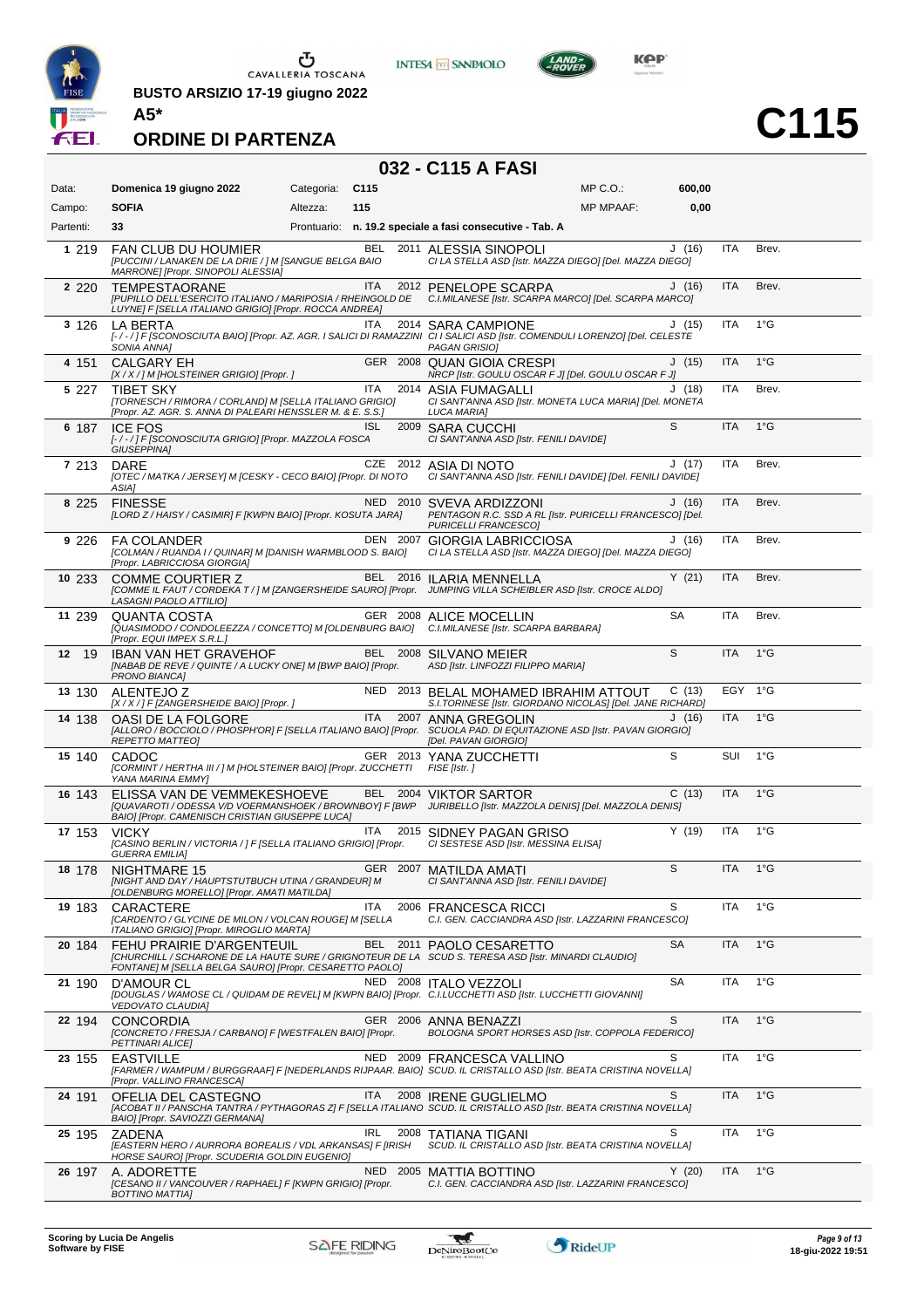

**BUSTO ARSIZIO 17-19 giugno 2022 A5\***





**ORDINE DI PARTENZA**

### **032 - C115 A FASI**

| Data:     | Domenica 19 giugno 2022                                                                                                                                                    | Categoria:  | C <sub>115</sub>   |                                                                                                        | $MP C. O.$ :     | 600,00    |            |               |      |
|-----------|----------------------------------------------------------------------------------------------------------------------------------------------------------------------------|-------------|--------------------|--------------------------------------------------------------------------------------------------------|------------------|-----------|------------|---------------|------|
| Campo:    | <b>SOFIA</b>                                                                                                                                                               | Altezza:    | 115                |                                                                                                        | <b>MP MPAAF:</b> | 0,00      |            |               |      |
| Partenti: | 33                                                                                                                                                                         | Prontuario: |                    | n. 19.2 speciale a fasi consecutive - Tab. A                                                           |                  |           |            |               |      |
| 27 174    | <b>CESARIUS</b><br>[CELLESTIAN / SARDULA / ] M [SELLA TEDESCA GRIGIO] [Propr.<br>RAMAZZINI SONIA ANNA]                                                                     |             | GER<br>2010        | <b>SARA CAMPIONE</b><br>CI I SALICI ASD [Istr. COMENDULI LORENZO] [Del. CELESTE<br>PAGAN GRISIOI       |                  | J(15)     | <b>ITA</b> | $1^{\circ}$ G |      |
| 28 175    | <b>AVOURNEEN</b><br>[CARENTAN / LARA LOUISA / ] F [HOLSTEINER BAIO] [Propr. CRESPI<br>STEFANOI                                                                             |             | GER 2008           | QUAN GIOIA CRESPI<br>NRCP [Istr. GOULU OSCAR F J] [Del. GOULU OSCAR F J]                               |                  | J(15)     | ITA        | $1^{\circ}$ G |      |
| 29 198    | <b>FLY MY PRINCESS</b><br>[SINGULORD JOTER / FIONA 251 / FLORESTAN I] F [SELLA ITALIANO<br>BAIO SCURO] [Propr. PAGAN GRISO CELESTE]                                        |             | <b>ITA</b><br>2016 | CAMILLA PAGAN GRISO<br>CI SESTESE ASD [Istr. PAGAN GRISO CELESTE] [Del. PAGAN<br><b>GRISO CELESTEI</b> |                  | J(18)     | <b>ITA</b> | $1^{\circ}$ G |      |
| 30 201    | <b>MONETTE VB</b><br>$[X/X$ / ] F [KWPN BAIO] [Propr. ]                                                                                                                    |             | NED<br>2017        | <b>GREGORY GARCIA</b><br>FISE [Istr.]                                                                  |                  | <b>SA</b> | <b>FRA</b> | $1^{\circ}G$  |      |
| 31 214    | ALESSIA DE DOUVRAIN<br>[OGANO SITTE / GOLDEN MELODY / GONFARON] F [SELLA BELGA<br>SAURO] [Propr. BETTELLA EDOARDO]                                                         |             | <b>BEL</b><br>2006 | GIACOMO NEBULONI<br>NRCP [Istr. GOULU OSCAR F J] [Del. GOULU OSCAR F J]                                |                  | J(17)     | ITA        | Brev.         |      |
| 32 177    | <b>GLAMOUR BOY TER MEERSEN Z</b><br><b>[GLASGOW W VH MERELSNEST / HAPPY HERO / NONSTOP] M</b><br>[ZANGERSHEIDE BAIO SCURO] [Propr. MANZONI FRANCO]                         |             | BEL<br>2011        | <b>MASSIMILIANO CHIATANTE</b><br>VOLTA DE MURR A.S.D. [Istr. CHIATANTE MASSIMILIANO]                   |                  | S         | <b>ITA</b> | $2^{\circ}$ G | FC.  |
| 33 212    | UPSILONE SAINTROCH<br>[LEOPARD DE MAHOUD / BRASILIA ST MARTIN / QUARTZ IV] F [PONY C.I.PEGASO [Istr. PINA GABRIELE] [Del. PINA GABRIELE]<br>BAIO] [Propr. MALISON MARTINA] |             | FRA                | 2008 FRANCESCA MALISON                                                                                 |                  | C(12)     | ITA        | Brev.         | Pony |

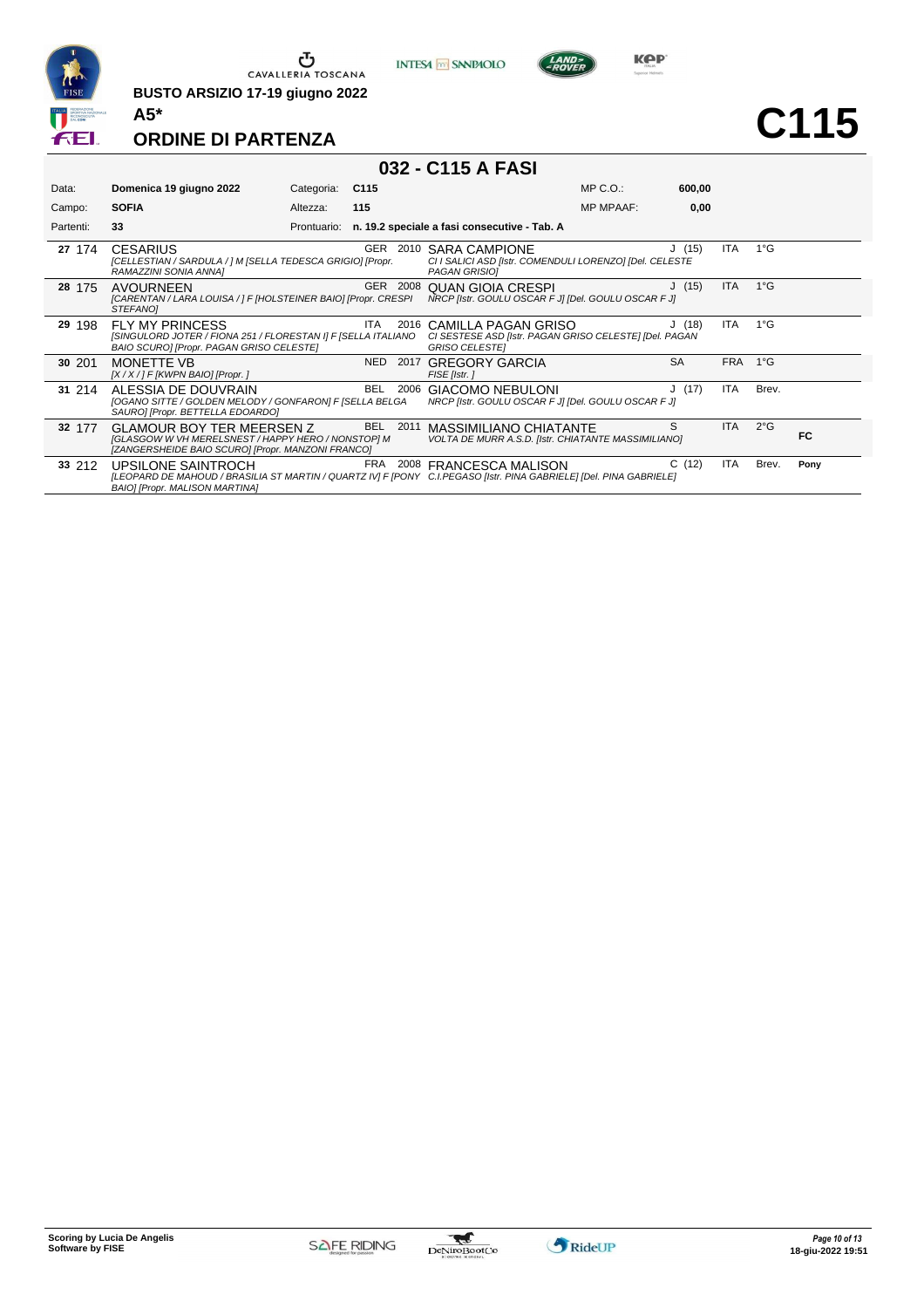

**BUSTO ARSIZIO 17-19 giugno 2022 A5\***





**B110**

#### **ORDINE DI PARTENZA**

### **033 - B110 A FASI**

| Data:     | Domenica 19 giugno 2022                                                                                                                                                              | Categoria:  | <b>B110</b> |      |                                                                                                                | $MP C. O.$ :     | 0,00      |            |               |    |
|-----------|--------------------------------------------------------------------------------------------------------------------------------------------------------------------------------------|-------------|-------------|------|----------------------------------------------------------------------------------------------------------------|------------------|-----------|------------|---------------|----|
| Campo:    | <b>SOFIA</b>                                                                                                                                                                         | Altezza:    | 110         |      |                                                                                                                | <b>MP MPAAF:</b> | 0,00      |            |               |    |
| Partenti: | 11                                                                                                                                                                                   | Prontuario: |             |      | n. 19.2 speciale a fasi consecutive - Tab. A                                                                   |                  |           |            |               |    |
| 1 236     | <b>CUALITYS BY WISBECQ</b><br>[INDORADO / HEIDI DE BORNIVAL / JOKINAL DE BORNIVAL] F [SELLA JUMPING VILLA SCHEIBLER ASD [Istr. CROCE ALDO]<br>BELGA GRIGIO] [Propr. DE LUCA LETIZIA] |             |             |      | BEL 2008 ALDO CROCE                                                                                            |                  | S         | <b>ITA</b> | $2^{\circ}$ G | FC |
| 2 2 3 5   | <b>INDOHA VAN DE KAPEL</b><br>[X / X / ] F [SELLA BELGA BAIO] [Propr. ]                                                                                                              |             |             |      | SCN 2014 MARCELLO FLORIS<br>JUMP C.I. DELLA BRIANZA ASD [Istr. ROCCA MARGHERITA]                               |                  | <b>SA</b> | <b>ITA</b> | Brev.         |    |
| 3 206     | <b>SIBBIA</b><br>[SILVANER DC / FIBBIA DEL TERRICCIO / RISKETOU] F [SELLA<br>ITALIANO BAIO] [Propr. CORONA ALICE]                                                                    |             | <b>ITA</b>  |      | 2010 GABRIELE LIBONI<br>C.I.SAN MARCO [Istr. AGOSTINI LORIS GIOVANNI] [Del.<br><b>AGOSTINI LORIS GIOVANNII</b> |                  | C(14)     | <b>ITA</b> | Brev.         |    |
| 4 207     | VIRGINIA 216<br>[VALENTINO / LAVITA / ] F [HANNOVER SAURO] [Propr. GUAINERI<br><b>GRETAI</b>                                                                                         |             |             |      | GER 2012 GRETA GUAINERI<br>C.I.LA PINETINA [Istr. BUSSU FRANCESCO] [Del. FILIPPO<br><b>MOYERSOEN1</b>          |                  | J(16)     | <b>ITA</b> | Brev.         |    |
| 5 216     | CASTILLA F.H.<br>[CANTERBURY / LADY SILVA II / SILVIO I] F [OLDENBURG BAIO] [Propr. JUMPING VILLA SCHEIBLER ASD [Istr. CROCE ALDO]<br>COLOMBO CRISTINA STEFANIAI                     |             | <b>ITA</b>  | 2011 | CRISTINA STEFANIA COLOMBO                                                                                      |                  | S         | <b>ITA</b> | Brev.         |    |
| 6 218     | PRESIDENT GRIGIO<br>[CATOKI / ROXANA I / LANCER II] M [SELLA ITALIANO GRIGIO] [Propr.<br>PAGNONCELLI FOLCIERI SERENA VALENTINA]                                                      |             | ITA         |      | 2008 BEATRICE FERRARI<br>C.I.LA PINETINA [Istr. BUSSU FRANCESCO] [Del. FILIPPO<br><b>MOYERSOEN1</b>            |                  | J(16)     | <b>ITA</b> | Brev.         |    |
| 7 2 2 4   | PEGASO'S SPIRIT<br>[LINCOLM L / CASIMIRA / AVENIR] M [SELLA ITALIANO BAIO] [Propr.<br><b>MURGIA ALICEI</b>                                                                           |             | <b>ITA</b>  |      | 2008 ALICE MURGIA<br>CI LA STELLA ASD [Istr. MAZZA DIEGO]                                                      |                  | Y(19)     | <b>ITA</b> | Brev.         |    |
| 8 2 3 0   | SOLIDAGO DES COEURIES<br>[ERUDIT / ESABEL PIERREVILLE / LAEKEN] M [SELLA FRANCESE<br>SAURO] [Propr. DONATI STEFANO]                                                                  |             |             |      | FRA 2006 IRENE MARFORIO<br>A.S.D. C.I. LA VIGNA [Istr. SCOGNAMIGLIO MASSIMILIANO]                              |                  | Y(20)     | <b>ITA</b> | Brev.         |    |
| 9 2 3 4   | <b>FAVONIA</b><br>[FILIPIN / JALNA D'ALEMY / AZUR DE NOUVOLIEU] F [SELLA ITALIANO C.I.LA CICOGNETTA ASD [Istr. TROMBETTA ANDREA]<br>SAURO] [Propr. BUIZZA OSCAR]                     |             | ITA.        |      | 2013 GIULIA TETTAMANTI                                                                                         |                  | S         | <b>ITA</b> | Brev.         |    |
| 10 210    | EAU DE VIE DU PECA CH<br>[X / X / ] F [SELLA SVIZZERO BAIO] [Propr. ]                                                                                                                |             | SUI         |      | 2011 MAYA FERRISE<br>C.I.PEGASO [Istr. PINA GABRIELE] [Del. PINA GABRIELE]                                     |                  | C(14)     | <b>ITA</b> | Brev.         |    |
| 11 145    | <b>VERRAZANO DE LAYE</b><br>[KANNAN / MANDOLYNE / CINQ SOUS II] M [SELLA FRANCESE<br>SAURO] [Propr. FUMAGALLI MATILDE]                                                               |             | FRA 2009    |      | MATILDE FUMAGALLI<br>C.I.PEGASO [Istr. PINA GABRIELE] [Del. PINA GABRIELE]                                     |                  | J(16)     | <b>ITA</b> | $1^{\circ}$ G | FC |

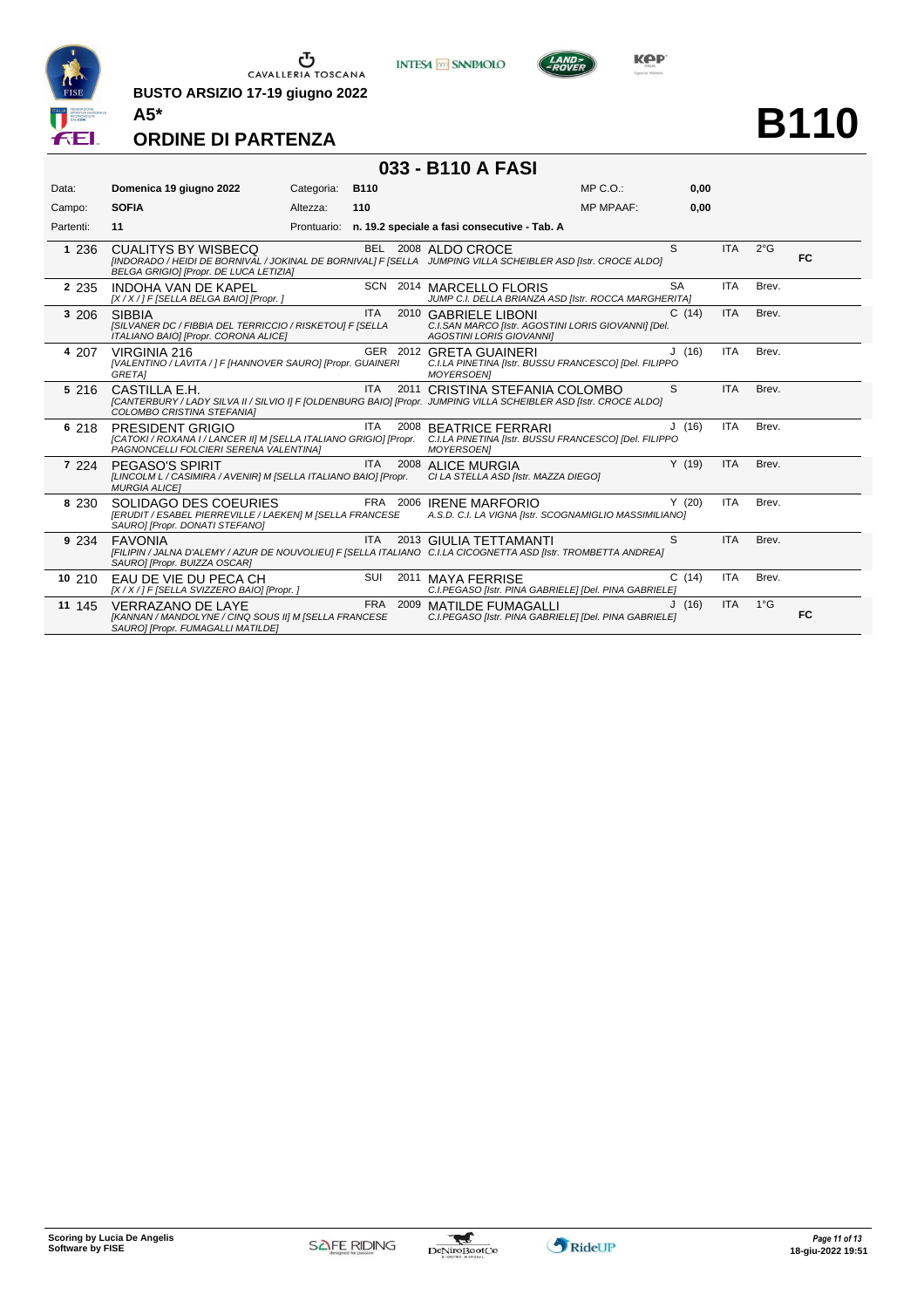

**BUSTO ARSIZIO 17-19 giugno 2022 A5\***





**B100**

#### **ORDINE DI PARTENZA**

#### **034 - B100 A TEMPO**

| Data:     | Domenica 19 giugno 2022                                                                                                | Categoria: | <b>B100</b>                       |                                                                                                               | $MP C. O.$ :     | 0,00  |            |               |    |
|-----------|------------------------------------------------------------------------------------------------------------------------|------------|-----------------------------------|---------------------------------------------------------------------------------------------------------------|------------------|-------|------------|---------------|----|
| Campo:    | <b>SOFIA</b>                                                                                                           | Altezza:   | 100                               |                                                                                                               | <b>MP MPAAF:</b> | 0,00  |            |               |    |
| Partenti: | 4                                                                                                                      |            | Prontuario: n. 3 a tempo - Tab. A |                                                                                                               |                  |       |            |               |    |
| 255       | HURANT D.D.<br>[CHARISMA / GURANTE / G.RAMIRO Z] M [NEDERLANDS RIJPAAR.<br>BAIO] [Propr. BRUNO ELEONORA]               |            | NED                               | 2012 ELEONORA BRUNO<br>SCUD. IL CRISTALLO ASD [Istr. BEATA CRISTINA NOVELLA]<br>[Del. BEATA CRISTINA NOVELLA] |                  | J(15) | <b>ITA</b> | Brev.         |    |
| 2 2 0 5   | <b>KINGSTON</b><br>[DAKAR VDL / UNITY / ROYAL BRAVOUR] M [KWPN BAIO] [Propr.<br>SAMMALI EUGENIOI                       |            | NED<br>2015                       | <b>EUGENIO SAMMALI</b><br>C.I.LA CICOGNETTA ASD [Istr. TROMBETTA ANDREA] [Del.<br><b>TROMBETTA ANDREAI</b>    |                  | J(17) | <b>ITA</b> | Brev.         |    |
| 3 217     | <b>BELLE DE ROUHET</b><br>[FOR HERO / ELSENA DE ROUHET / IAGO C] F [SELLA FRANCESE<br>SAURO] [Propr. DE LUCA CRISTINA] |            | <b>FRA</b><br>2011                | ANGELICA RIVOLTA<br>C.I.LA CICOGNETTA ASD [Istr. TROMBETTA ANDREA] [Del.<br><b>TROMBETTA ANDREAI</b>          |                  | C(13) | <b>ITA</b> | Brev.         |    |
| 4 1 1 4   | SURPRISE DI SANTA PAOLA<br>[CACHEMIRE DI SANTA PAOLA / XXX / ] M [SELLA ITALIANO GRIGIO]<br>[Propr. FONTANELLA MARCO]  |            | ITA.<br>2013                      | <b>SABRINA THEA</b><br>SCUDERIA SANTA PAOLA ASD [Istr. FONTANELLA LUCA]                                       | <b>SA</b>        |       | <b>ITA</b> | $1^{\circ}$ G | FC |